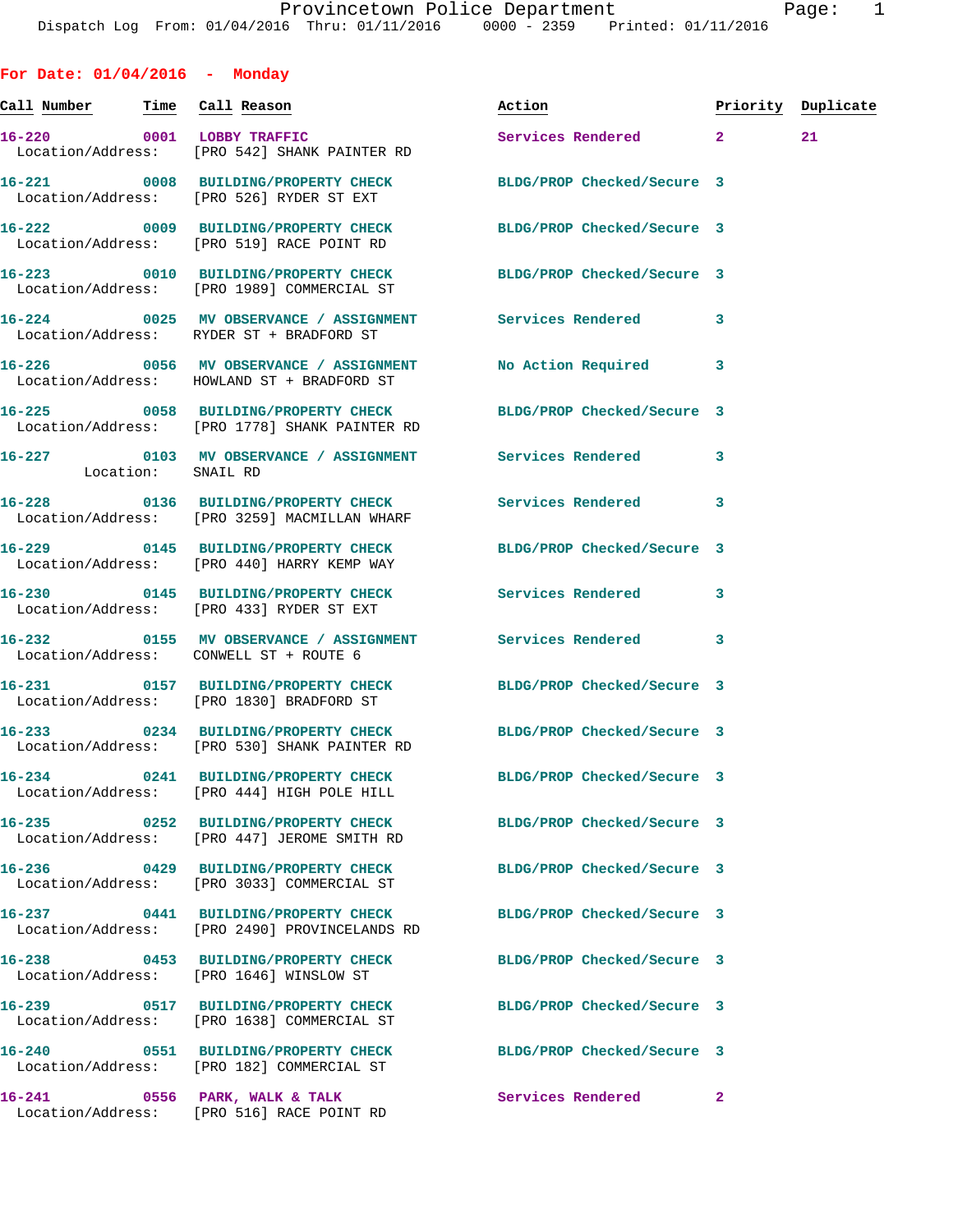## Provincetown Police Department Page: 2 Dispatch Log From: 01/04/2016 Thru: 01/11/2016 0000 - 2359 Printed: 01/11/2016

|                                                                   | Location/Address: [PRO 1158] WINSLOW ST                                               | Services Rendered          | 1              |
|-------------------------------------------------------------------|---------------------------------------------------------------------------------------|----------------------------|----------------|
|                                                                   | 16-243 0609 ASSIST CITIZEN<br>Location/Address: [PRO 537] SHANK PAINTER RD            | Services Rendered          | 3              |
|                                                                   | 16-244 0721 BUILDING/PROPERTY CHECK<br>Location/Address: [PRO 1038] OFF CONWELL ST    | BLDG/PROP Checked/Secure 3 |                |
|                                                                   | 16-245 0817 SERVICE CALL/SCHOOL<br>Location/Address: [PRO 569] WINSLOW ST             | Services Rendered          | 3              |
|                                                                   | 16-246 0822 SERVICE CALL/COURT<br>Location/Address: [PRO 542] SHANK PAINTER RD        | Services Rendered          | 3              |
| Location/Address: ROUTE 6 + SNAIL RD                              | 16-247 6843 MV OBSERVANCE / ASSIGNMENT Services Rendered                              |                            | 3              |
| 16-250 1113 911 GENERAL                                           | Location/Address: [PRO 63] BRADFORD ST EXT                                            | SPOKEN TO                  | 1              |
|                                                                   | 16-251 1133 BUILDING/PROPERTY CHECK<br>Location/Address: [PRO 564] BAYBERRY AVE       | BLDG/PROP Checked/Secure 3 |                |
| 16-252 1145 FOLLOW UP                                             | Location/Address: [PRO 2543] MACMILLAN WHARF                                          | Services Rendered          | $\mathbf{2}$   |
| 16-253 1149 MV COMPLAINT                                          | Location/Address: [PRO 2448] OFF CEMETERY RD                                          | Services Rendered          | $\mathbf{2}$   |
|                                                                   | 16-254 1235 LARCENY / FORGERY / FRAUD<br>Location/Address: [PRO 542] SHANK PAINTER RD | SPOKEN TO                  | $\overline{a}$ |
|                                                                   | 16-255 1344 MEDICAL EMERGENCY/EVAL<br>Location/Address: [PRO 537] SHANK PAINTER RD    | <b>GONE ON ARRIVAL</b>     | 1              |
|                                                                   | 16-256 1427 MEDICAL EMERGENCY/FALL<br>Location/Address: [PRO 3296] SHANK PAINTER RD   | Transported to Hospital    | 1              |
| Location/Address: [PRO 569] WINSLOW ST                            | 16-258 1456 PARK, WALK & TALK                                                         | Services Rendered          | 2              |
|                                                                   | 16-259 1515 MEDICAL EMERGENCY<br>Location/Address: [PRO 440] HARRY KEMP WAY           | Transported to Hospital    | 1              |
| 16-261 1604 MEDICAL EMERGENCY                                     | Location/Address: [PRO 440] HARRY KEMP WAY                                            | Transported to Hospital    | 1              |
| 16-263                                                            | 1645 BUILDING/PROPERTY CHECK<br>Location/Address: [PRO 3430] COMMERCIAL ST            | Services Rendered          | 3              |
|                                                                   | 16-264 1650 MV OBSERVANCE / ASSIGNMENT<br>Location/Address: COMMERCIAL ST + SNAIL RD  | No Action Required         | з              |
|                                                                   | 16-265 1704 SERVE RESTRAINING ORDER<br>Location/Address: [PRO 542] SHANK PAINTER RD   | No Action Required         | 2              |
| 16-266 1706 MV ACCIDENT<br>Location/Address: [PRO 3158] MEADOW RD |                                                                                       | <b>Services Rendered</b>   | 1              |
|                                                                   | 16-267 1808 BUILDING/PROPERTY CHECK<br>Location/Address: [PRO 1638] COMMERCIAL ST     | BLDG/PROP Checked/Secure 3 |                |
| 16-268 1840 HAZARDS<br>Location/Address: [PRO 511] HOLWAY AVE     |                                                                                       | Unfounded                  | 2              |
| 16-269                                                            | 1845 BUILDING/PROPERTY CHECK<br>Location/Address: [PRO 1638] COMMERCIAL ST            | BLDG/PROP Checked/Secure 3 |                |
|                                                                   | 16-270 1855 BUILDING/PROPERTY CHECK<br>Location/Address: [PRO 94] BRADFORD ST         | Services Rendered          | 3              |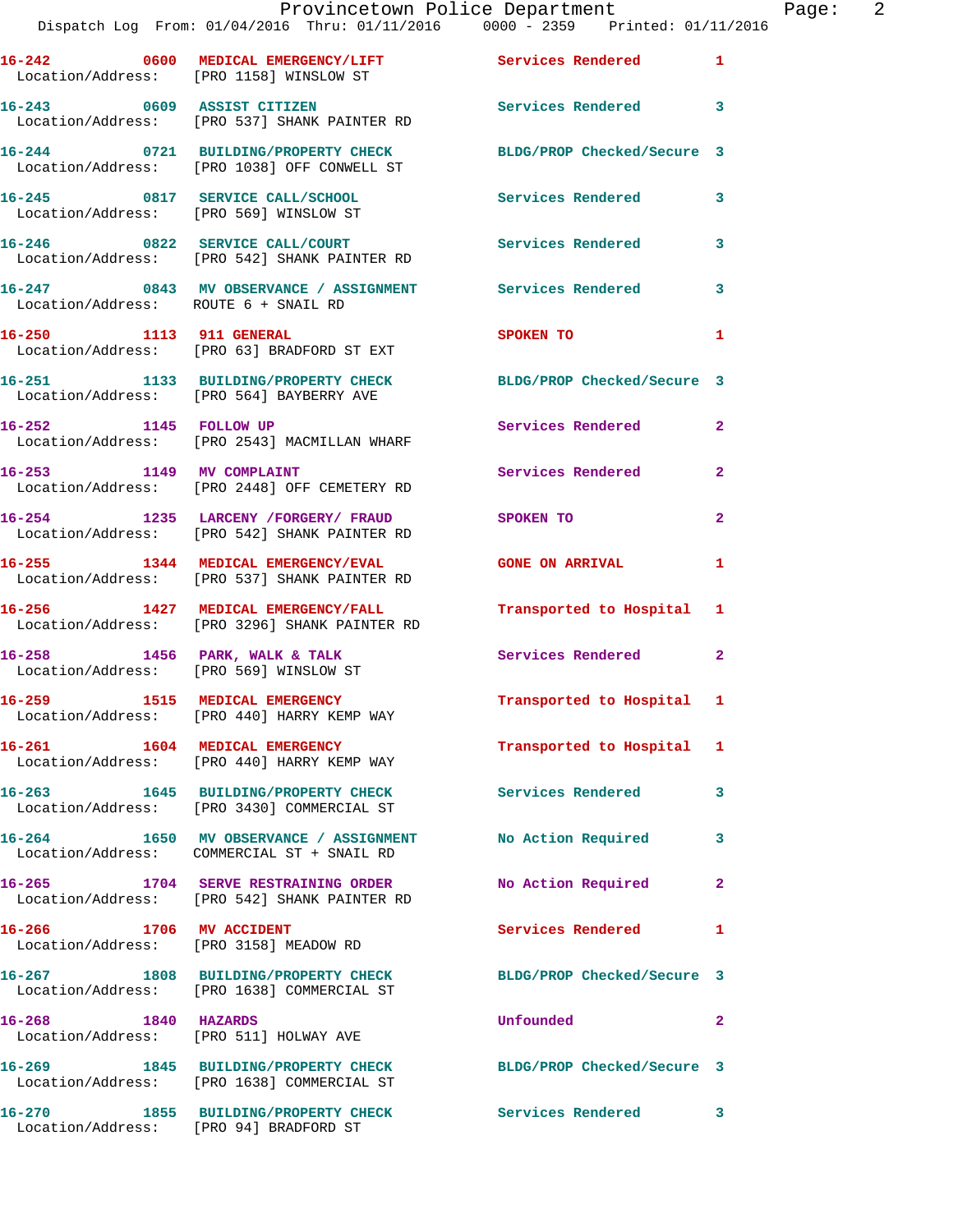|                                                   | 16-271 1943 BUILDING/PROPERTY CHECK<br>Location/Address: [PRO 2540] RACE POINT RD                                | Services Rendered 3           |              |
|---------------------------------------------------|------------------------------------------------------------------------------------------------------------------|-------------------------------|--------------|
| Refer To Summons: 16-10-AR                        | 16-272 1954 PARKING COMPLAINT /M/V TOWED Citation/Warning Issued 3<br>Location/Address: [PRO 1626] COMMERCIAL ST |                               |              |
|                                                   | 16-273 2051 BUILDING/PROPERTY CHECK<br>Location/Address: [PRO 2206] COMMERCIAL ST                                | BLDG/PROP Checked/Secure 3    |              |
| 16-274 2136 MV ACCIDENT                           | Location/Address: [PRO 526] RYDER ST EXT                                                                         | Services Rendered             | 1            |
| Location/Address: [PRO 2520] PRINCE ST            | 16-276 2311 BUILDING/PROPERTY CHECK                                                                              | <b>Services Rendered</b>      | 3            |
|                                                   | 16-275 2321 BUILDING/PROPERTY CHECK<br>Location/Address: [PRO 526] RYDER ST EXT                                  | Services Rendered             | 3            |
| 16-277 2332 NOTIFY DPW/SNOW                       | Location/Address: [PRO 519] RACE POINT RD                                                                        | Services Rendered 3           |              |
|                                                   | 16-278 2345 BUILDING/PROPERTY CHECK<br>Location/Address: [PRO 2483] COMMERCIAL ST                                | BLDG/PROP Checked/Secure 3    |              |
| 16-279                                            | 2345 BUILDING/PROPERTY CHECK<br>Location/Address: [PRO 2490] PROVINCELANDS RD                                    | Services Rendered 3           |              |
|                                                   | 16-280 2353 BUILDING/PROPERTY CHECK<br>Location/Address: [PRO 2499] RACE POINT RD                                | Services Rendered             | 3            |
|                                                   | 16-281 2354 BUILDING/PROPERTY CHECK<br>Location/Address: [PRO 2898] JEROME SMITH RD                              | BLDG/PROP Checked/Secure 3    |              |
|                                                   | 16-282 2357 BUILDING/PROPERTY CHECK<br>Location/Address: [PRO 517] RACE POINT RD                                 | BLDG/PROP Checked/Secure 3    |              |
| For Date: $01/05/2016$ - Tuesday                  |                                                                                                                  |                               |              |
|                                                   | 16-283 0002 BUILDING/PROPERTY CHECK<br>Location/Address: [PRO 2540] RACE POINT RD                                | Services Rendered 3           |              |
|                                                   | 16-285 0042 BUILDING/PROPERTY CHECK<br>Location/Address: [PRO 444] HIGH POLE HILL                                | BLDG/PROP Checked/Secure 3    |              |
| 16-286 0045 BAR CHECK                             | Location/Address: [PRO 3443] COMMERCIAL ST                                                                       | LICENSING/NO ACTION           | $\mathbf{2}$ |
|                                                   | 16-287 0047 BUILDING/PROPERTY CHECK<br>Location/Address: [PRO 3033] COMMERCIAL ST                                | BLDG/PROP Checked/Secure 3    |              |
|                                                   | 16-288 0057 MV OBSERVANCE / ASSIGNMENT<br>Location/Address: BRADFORD ST + RYDER ST                               | Services Rendered             | 3            |
| 16-289<br>Location/Address: [PRO 710] BRADFORD ST | 0113 BUILDING/PROPERTY CHECK                                                                                     | BLDG/PROP Checked/Secure 3    |              |
|                                                   | 16-290 0119 BUILDING/PROPERTY CHECK<br>Location/Address: [PRO 3928] COMMERCIAL ST                                | <b>Services Rendered</b>      | 3            |
| 16-291                                            | 0130 BUILDING/PROPERTY CHECK<br>Location/Address: [PRO 433] RYDER ST EXT                                         | <b>Services Rendered</b>      | 3            |
|                                                   | 16-292 0217 BUILDING/PROPERTY CHECK<br>Location/Address: [PRO 1830] BRADFORD ST                                  | <b>Services Rendered</b>      | 3            |
| 16-293                                            | 0308 BUILDING/PROPERTY CHECK                                                                                     | Services Rendered<br>$\sim$ 3 |              |

Location/Address: [PRO 3259] MACMILLAN WHARF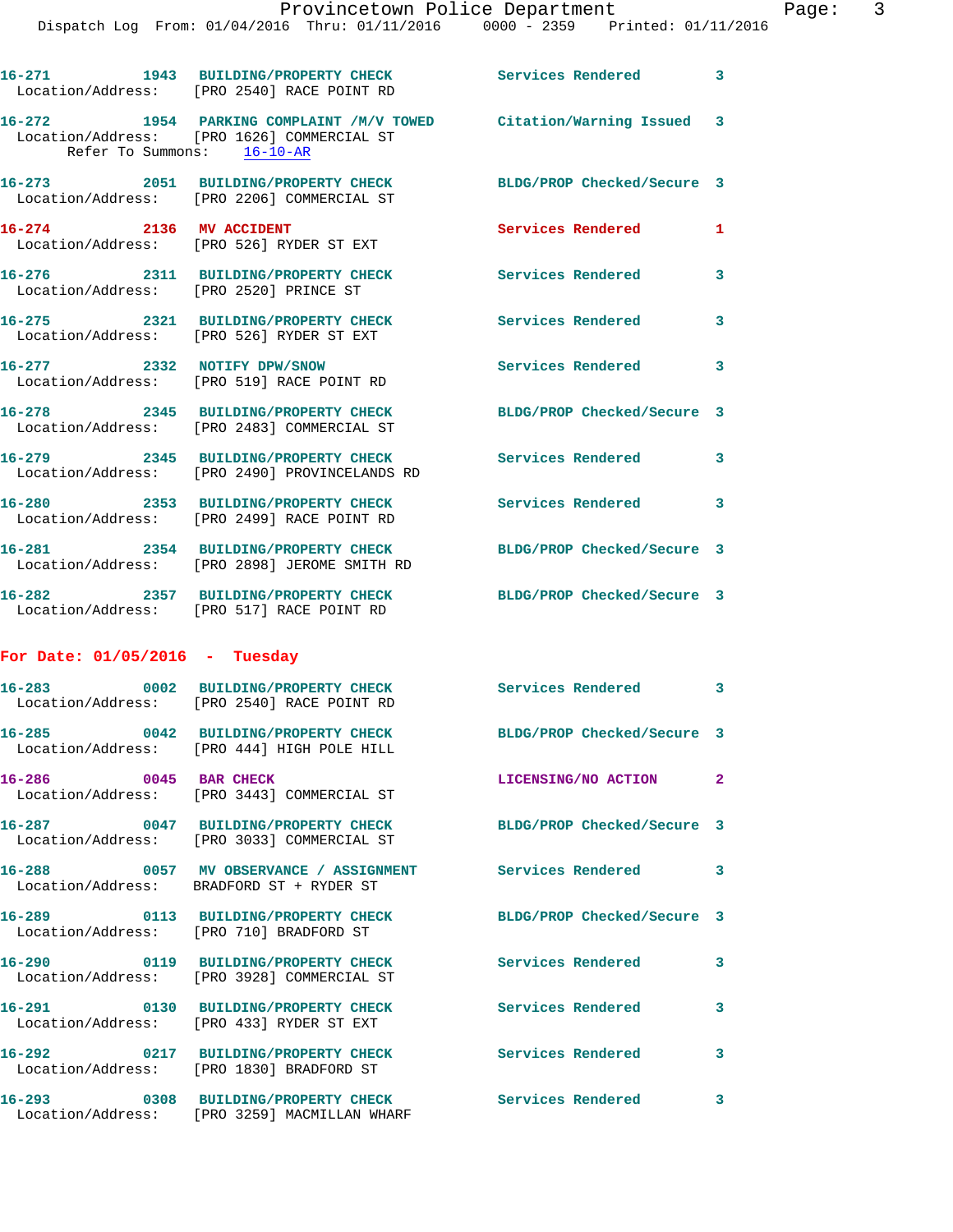|                                                          | Provincetown Police Department<br>Dispatch Log From: 01/04/2016 Thru: 01/11/2016 0000 - 2359 Printed: 01/11/2016 |                            |              | Page: 4         |  |
|----------------------------------------------------------|------------------------------------------------------------------------------------------------------------------|----------------------------|--------------|-----------------|--|
|                                                          | 16-294 0313 BUILDING/PROPERTY CHECK BLDG/PROP Checked/Secure 3<br>Location/Address: [PRO 175] COMMERCIAL ST      |                            |              |                 |  |
|                                                          | 16-295 0412 BUILDING/PROPERTY CHECK Services Rendered 3<br>Location/Address: [PRO 564] BAYBERRY AVE              |                            |              |                 |  |
|                                                          | 16-296 0516 LOBBY TRAFFIC<br>Location/Address: [PRO 542] SHANK PAINTER RD                                        | Services Rendered 2        |              | 17 <sub>2</sub> |  |
|                                                          | 16-297 0519 BUILDING/PROPERTY CHECK BLDG/PROP Checked/Secure 3<br>Location/Address: [PRO 447] JEROME SMITH RD    |                            |              |                 |  |
|                                                          | 16-298 0545 BUILDING/PROPERTY CHECK BLDG/PROP Checked/Secure 3<br>Location/Address: [PRO 707] BAYBERRY AVE       |                            |              |                 |  |
|                                                          | 16-299 0601 BUILDING/PROPERTY CHECK BLDG/PROP Checked/Secure 3<br>Location/Address: [PRO 446] HOWLAND ST         |                            |              |                 |  |
|                                                          | 16-300 0755 BUILDING/PROPERTY CHECK BLDG/PROP Checked/Secure 3<br>Location/Address: [PRO 2206] COMMERCIAL ST     |                            |              |                 |  |
|                                                          | 16-301 0809 SERVICE CALL/SCHOOL<br>Location/Address: [PRO 569] WINSLOW ST                                        | Services Rendered 3        |              |                 |  |
| Location/Address: [PRO 3287] ROUTE 6                     | 16-303 0815 BUILDING/PROPERTY CHECK BLDG/PROP Checked/Secure 3                                                   |                            |              |                 |  |
|                                                          | 16-302 0835 ANIMAL CALL/PET PANTRY Services Rendered<br>Location/Address: [PRO 3296] SHANK PAINTER RD            |                            | $\mathbf{2}$ |                 |  |
|                                                          | 16-304 1035 MV OBSERVANCE / ASSIGNMENT<br>Location/Address: JEROME SMITH RD + SHANK PAINTER RD                   | No Action Required 3       |              |                 |  |
|                                                          | 16-305 1047 MEDICAL EMERGENCY/DIABETIC<br>Location/Address: [PRO 537] SHANK PAINTER RD                           | Transported to Hospital 1  |              |                 |  |
|                                                          | 16-307 1112 BUILDING/PROPERTY CHECK BLDG/PROP Checked/Secure 3<br>Location/Address: [PRO 2500] COMMERCIAL ST     |                            |              |                 |  |
|                                                          | 16-308 1113 PARK, WALK & TALK 6 Services Rendered 2<br>Location/Address: [PRO 285] COMMERCIAL ST                 |                            |              |                 |  |
| 16-309 1145 ANIMAL CALL<br>Location/Address: BRADFORD ST |                                                                                                                  | Services Rendered 2        |              |                 |  |
| Location/Address: [PRO 571] ALDEN ST                     | 16-310 1201 BUILDING/PROPERTY CHECK BLDG/PROP Checked/Secure 3                                                   |                            |              |                 |  |
|                                                          | 16-311 1210 BUILDING/PROPERTY CHECK BLDG/PROP Checked/Secure 3<br>Location/Address: [PRO 3430] COMMERCIAL ST     |                            |              |                 |  |
|                                                          | 16-312 1326 SERVICE CALL/BANK<br>Location/Address: [PRO 1778] SHANK PAINTER RD                                   | Services Rendered 3        |              |                 |  |
|                                                          | 16-313 1357 MEDICAL EMERGENCY/D.O.T.<br>Location/Address: [PRO 440] HARRY KEMP WAY                               | Transported to Hospital 1  |              |                 |  |
|                                                          | 16-314 1401 ASSIST AGENCY / 209A ORDER Services Rendered 3<br>Location/Address: [PRO 319] COMMERCIAL ST          |                            |              |                 |  |
|                                                          | 16-316 1433 BUILDING/PROPERTY CHECK<br>Location/Address: [PRO 3317] CEMETERY RD                                  | BLDG/PROP Checked/Secure 3 |              |                 |  |
|                                                          | 16-317 1433 BUILDING/PROPERTY CHECK BLDG/PROP Checked/Secure 3<br>Location/Address: [PRO 3318] CEMETERY RD       |                            |              |                 |  |
|                                                          | 16-544 1500 ASSIST AGENCY / MUTUAL AID Services Rendered 3<br>Location/Address: [PRO 542] SHANK PAINTER RD       |                            |              |                 |  |
|                                                          | 16-318 1538 LOST PASSPORT & ALIEN CARD Services Rendered                                                         |                            | $\mathbf{3}$ |                 |  |

Location/Address: [PRO 542] SHANK PAINTER RD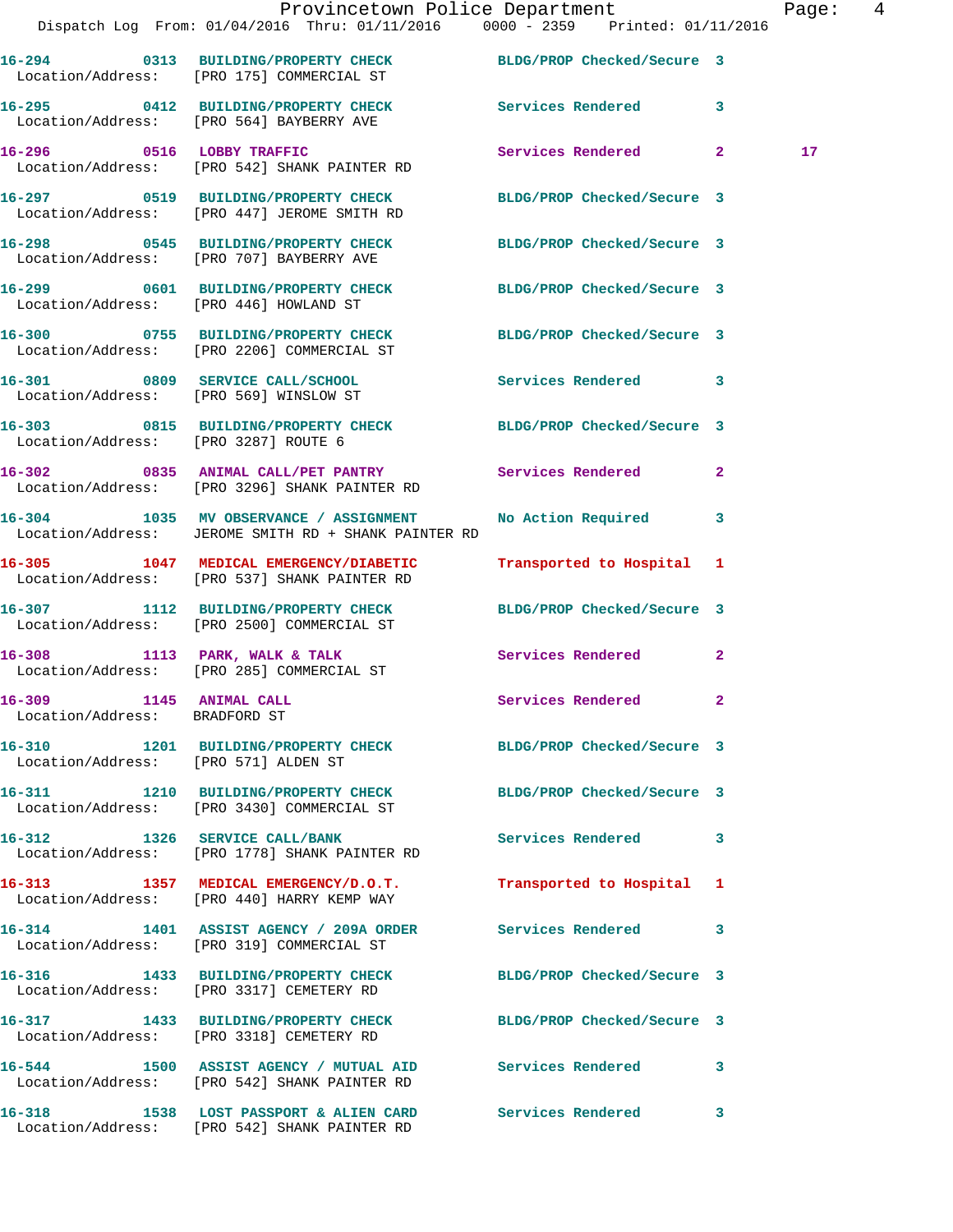| 16-319 1554 MV ACCIDENT<br>Location/Address: [PRO 440] HARRY KEMP WAY               |                              | <b>Services Rendered</b> 1                                        |                            |
|-------------------------------------------------------------------------------------|------------------------------|-------------------------------------------------------------------|----------------------------|
| 16-320 1617 MV STOP<br>Location/Address: BREWSTER ST + HARRY KEMP WAY               |                              | <b>VERBAL WARNING</b>                                             | 3                          |
| $16 - 321$<br>Location/Address: [PRO 988] MECHANIC ST                               | 1623 COMPLAINT               | SPOKEN TO                                                         | 3                          |
| 16-322 1626 ASSIST CITIZEN<br>Location/Address: [PRO 542] SHANK PAINTER RD          | Refer To Arrest: 16-6-AR     | <b>Services Rendered</b>                                          | 3                          |
| 16-323 1715 BUILDING/PROPERTY CHECK<br>Location/Address: [PRO 2977] COMMERCIAL ST   |                              | <b>Services Rendered</b>                                          | $\overline{\phantom{a}}$ 3 |
| 16-324 1749 BUILDING/PROPERTY CHECK<br>Location/Address: [PRO 526] RYDER ST EXT     |                              | <b>Services Rendered</b>                                          | $\overline{\phantom{a}}$   |
| 16-325 1756 BUILDING/PROPERTY CHECK<br>Location/Address: [PRO 2206] COMMERCIAL ST   |                              | BLDG/PROP Checked/Secure 3                                        |                            |
| Location/Address: [PRO 105] COMMERCIAL ST                                           |                              | 16-326 1758 PARKING COMPLAINT / GENERAL Citation/Warning Issued 3 |                            |
| 16-327 1803 BUILDING/PROPERTY CHECK<br>Location/Address: [PRO 2481] TREMONT ST      |                              | Services Rendered                                                 | 3                          |
| 1808 MV STOP<br>$16 - 328$<br>Location/Address: [PRO 2577] BRADFORD ST              |                              | <b>VERBAL WARNING</b>                                             | 3                          |
| 16-329 1838 MV STOP<br>Location/Address: [PRO 542] SHANK PAINTER RD                 |                              | <b>VERBAL WARNING</b>                                             | 3                          |
| 16-330 1849 MEDICAL EMERGENCY<br>Location/Address: [PRO 440] HARRY KEMP WAY         |                              | Transported to Hospital 1                                         |                            |
| 16-332 1901 SERVE RESTRAINING ORDER<br>Location/Address: [PRO 542] SHANK PAINTER RD |                              | Services Rendered                                                 | $\mathbf{2}$               |
| 16-333 1909 MV COMPLAINT<br>Location/Address: [PRO 596] COMMERCIAL ST               |                              | Services Rendered                                                 | $\mathbf{2}$               |
| $16 - 334$<br>Location/Address: [PRO 3259] MACMILLAN WHARF                          | 2013 BUILDING/PROPERTY CHECK | <b>Services Rendered</b>                                          | 3                          |
| $16 - 335$<br>Location/Address: [PRO 1638] COMMERCIAL ST                            | 2044 BUILDING/PROPERTY CHECK | BLDG/PROP Checked/Secure 3                                        |                            |
| Location/Address: [PRO 1778] SHANK PAINTER RD                                       |                              | 16-336 2134 BUILDING/PROPERTY CHECK BLDG/PROP Checked/Secure 3    |                            |
| 16-338 2354 BUILDING/PROPERTY CHECK<br>Location/Address: [PRO 526] RYDER ST EXT     |                              | BLDG/PROP Checked/Secure 3                                        |                            |
| Location/Address: BRADFORD ST + HOWLAND ST                                          |                              | 16-339 2359 MV OBSERVANCE / ASSIGNMENT Services Rendered          | 3                          |
| $16 - 340$<br>Location/Address: [PRO 1638] COMMERCIAL ST                            |                              | 2359 BUILDING/PROPERTY CHECK BLDG/PROP Checked/Secure 3           |                            |
| For Date: $01/06/2016$ - Wednesday                                                  |                              |                                                                   |                            |
| $16 - 341$<br>Location/Address: [PRO 2513] ROUTE 6                                  |                              | 0014 MV OBSERVANCE / ASSIGNMENT Services Rendered                 | 3                          |
| 16-342 0022 VERBAL STOP SIGN<br>Location/Address: BANGS ST + BRADFORD ST            |                              | <b>VERBAL WARNING</b>                                             | 3                          |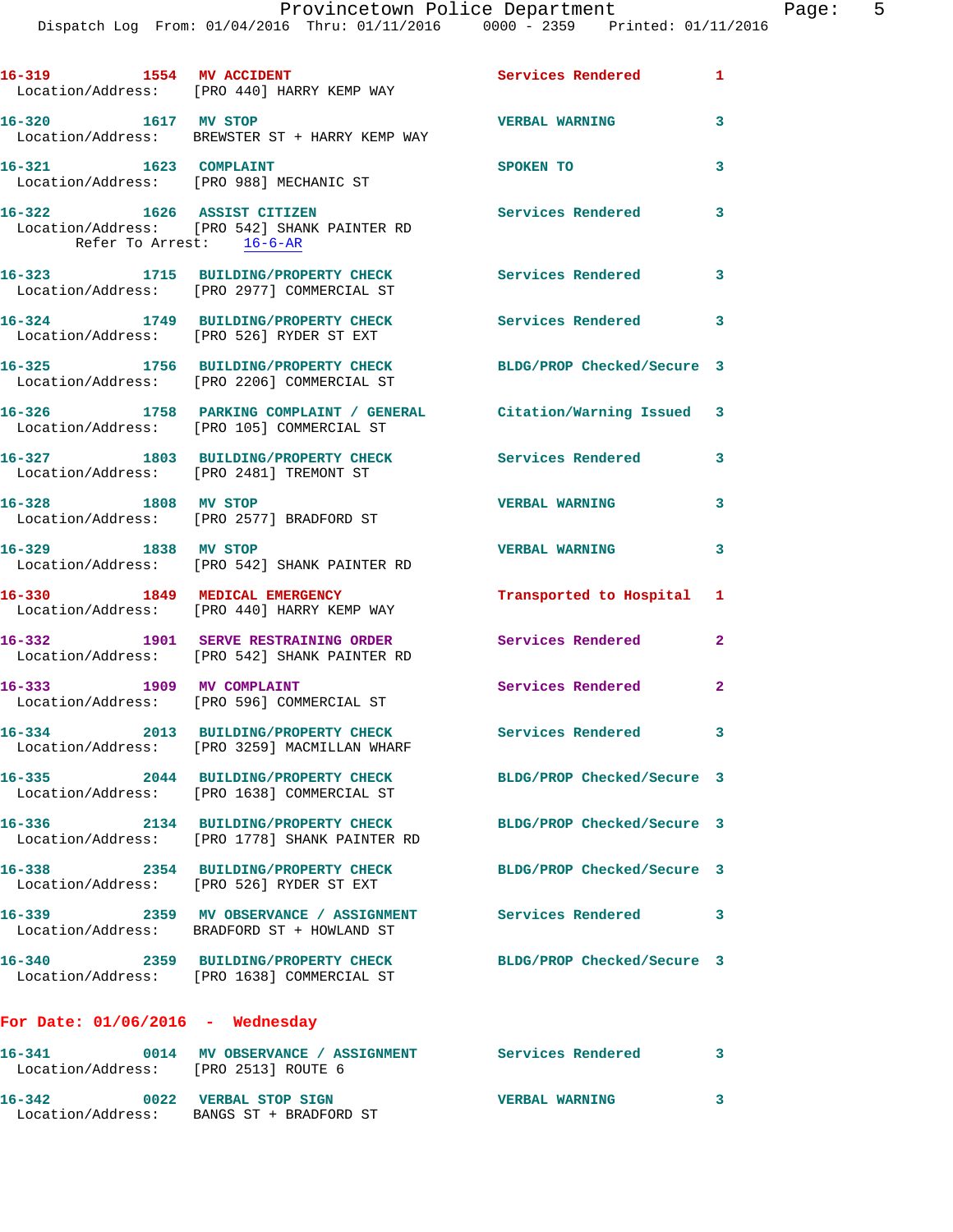|                                      | Provincetown Police Department Page: 6<br>Dispatch Log From: 01/04/2016 Thru: 01/11/2016 0000 - 2359 Printed: 01/11/2016 |                            |   |    |  |
|--------------------------------------|--------------------------------------------------------------------------------------------------------------------------|----------------------------|---|----|--|
|                                      | 16-343 0039 BUILDING/PROPERTY CHECK BLDG/PROP Checked/Secure 3<br>Location/Address: [PRO 2483] COMMERCIAL ST             |                            |   |    |  |
|                                      | 16-344 0059 BUILDING/PROPERTY CHECK BLDG/PROP Checked/Secure 3<br>Location/Address: [PRO 2520] PRINCE ST                 |                            |   |    |  |
|                                      | 16-345 0059 BUILDING/PROPERTY CHECK BLDG/PROP Checked/Secure 3<br>Location/Address: [PRO 75] CAPTAIN BERTIES WAY         |                            |   |    |  |
|                                      | 16-346 0101 BUILDING/PROPERTY CHECK BLDG/PROP Checked/Secure 3<br>Location/Address: [PRO 3033] COMMERCIAL ST             |                            |   |    |  |
|                                      | 16-347 0104 MV OBSERVANCE / ASSIGNMENT Services Rendered 3<br>Location/Address: [PRO 3231] BRADFORD ST                   |                            |   |    |  |
| Location/Address: [PRO 2518] ROUTE 6 | 16-348 0123 MV OBSERVANCE / ASSIGNMENT Services Rendered 3                                                               |                            |   |    |  |
|                                      | 16-349 0141 BUILDING/PROPERTY CHECK BLDG/PROP Checked/Secure 3<br>Location/Address: [PRO 1830] BRADFORD ST               |                            |   |    |  |
|                                      | 16-350 0207 BUILDING/PROPERTY CHECK BLDG/PROP Checked/Secure 3<br>Location/Address: [PRO 306] COMMERCIAL ST              |                            |   |    |  |
|                                      | 16-351 0212 BUILDING/PROPERTY CHECK BLDG/PROP Checked/Secure 3<br>Location/Address: [PRO 433] RYDER ST EXT               |                            |   |    |  |
|                                      | 16-352 0321 BUILDING/PROPERTY CHECK Services Rendered 3<br>Location/Address: [PRO 3259] MACMILLAN WHARF                  |                            |   |    |  |
|                                      | 16-353 0334 INFO SERVICES - LOBBY<br>Location/Address: [PRO 542] SHANK PAINTER RD                                        | Services Rendered 2        |   | 14 |  |
|                                      | 16-354 0421 BUILDING/PROPERTY CHECK<br>Location/Address: [PRO 1778] SHANK PAINTER RD                                     | BLDG/PROP Checked/Secure 3 |   |    |  |
|                                      | 16-355 0427 BUILDING/PROPERTY CHECK BLDG/PROP Checked/Secure 3<br>Location/Address: [PRO 444] HIGH POLE HILL             |                            |   |    |  |
|                                      | $16-356$ 0444 ALARM - GENERAL<br>Location/Address: [PRO 124] COMMERCIAL ST                                               | Services Rendered 1        |   |    |  |
|                                      | 16-357 0510 BUILDING/PROPERTY CHECK<br>Location/Address: [PRO 175] COMMERCIAL ST                                         | BLDG/PROP Checked/Secure 3 |   |    |  |
|                                      | 16-358 0552 BUILDING/PROPERTY CHECK BLDG/PROP Checked/Secure 3<br>Location/Address: [PRO 545] SHANK PAINTER RD           |                            |   |    |  |
|                                      | 16-359 0556 MV OBSERVANCE / ASSIGNMENT Services Rendered 3<br>Location/Address: [PRO 3430] COMMERCIAL ST                 |                            |   |    |  |
|                                      | 16-360 0748 BUILDING/PROPERTY CHECK BLDG/PROP Checked/Secure 3<br>Location/Address: [PRO 3317] CEMETERY RD               |                            |   |    |  |
|                                      | 16-361 0749 BUILDING/PROPERTY CHECK BLDG/PROP Checked/Secure 3<br>Location/Address: [PRO 3318] CEMETERY RD               |                            |   |    |  |
|                                      | 16-362 0755 BUILDING/PROPERTY CHECK BLDG/PROP Checked/Secure 3<br>Location/Address: [PRO 1638] COMMERCIAL ST             |                            |   |    |  |
| 16-363 0810 SCHOOL                   | Location/Address: [PRO 569] WINSLOW ST                                                                                   | Services Rendered 3        |   |    |  |
| Location/Address: [PRO 2513] ROUTE 6 | 16-364 6846 MV OBSERVANCE / ASSIGNMENT Services Rendered                                                                 |                            | 3 |    |  |
|                                      | 16-365 6853 MV OBSERVANCE / ASSIGNMENT No Action Required 3<br>Location/Address: SHANK PAINTER RD + JEROME SMITH RD      |                            |   |    |  |
|                                      |                                                                                                                          | Services Rendered 3        |   |    |  |

Location/Address: [PRO 488] MAYFLOWER ST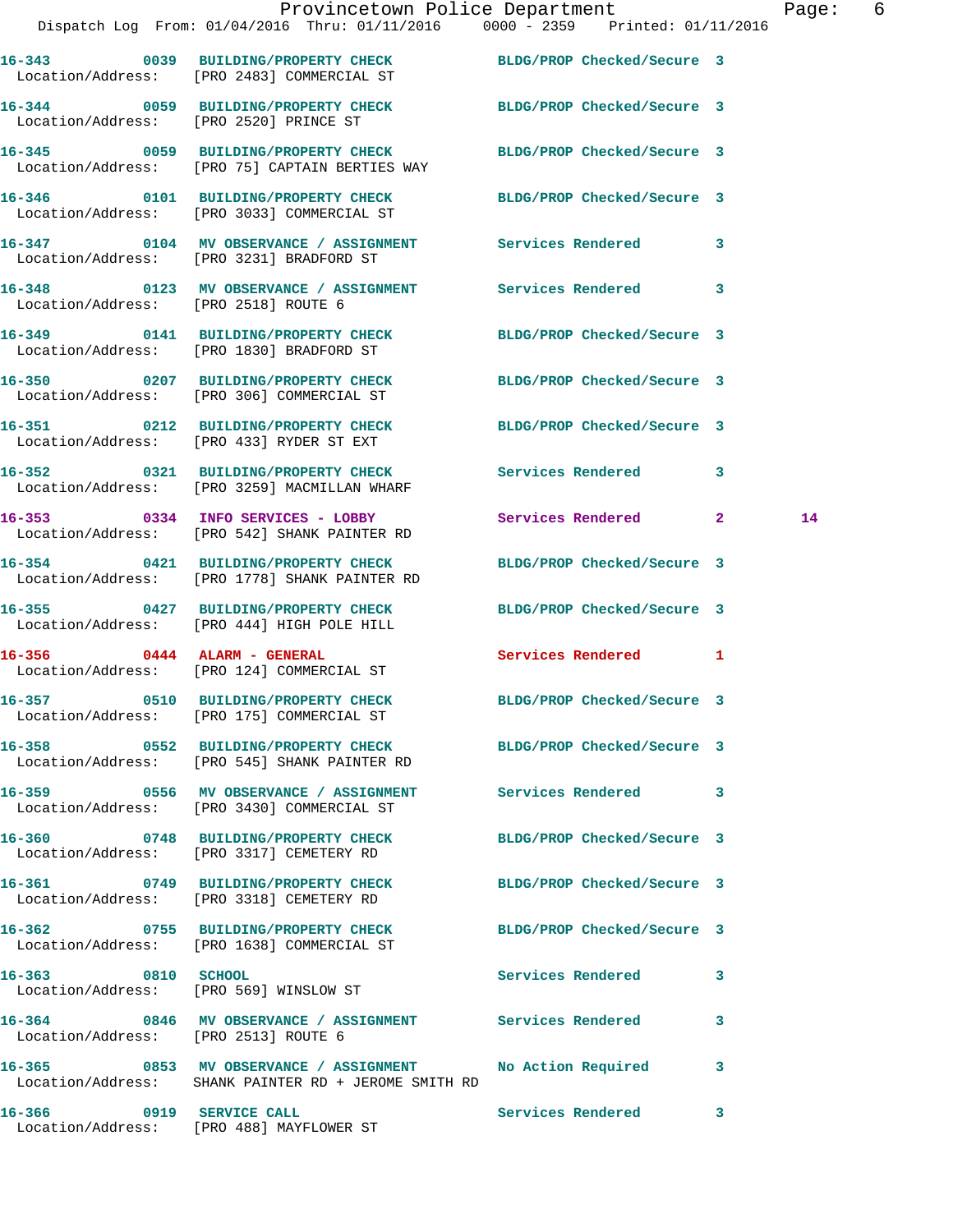|                                                                                                                                                                                                                                                                                                     | 16-367 0947 REASSURANCE CHECK<br>Location/Address: [PRO 1158] WINSLOW ST             | Services Rendered 3        |              |
|-----------------------------------------------------------------------------------------------------------------------------------------------------------------------------------------------------------------------------------------------------------------------------------------------------|--------------------------------------------------------------------------------------|----------------------------|--------------|
| Location/Address: [PRO 571] ALDEN ST                                                                                                                                                                                                                                                                | 16-368 1015 BUILDING/PROPERTY CHECK                                                  | BLDG/PROP Checked/Secure 3 |              |
| 16-369 1110 PET PANTRY                                                                                                                                                                                                                                                                              | Location/Address: [PRO 537] SHANK PAINTER RD                                         | Services Rendered 2        |              |
| Location/Address: [PRO 16] BRADFORD ST                                                                                                                                                                                                                                                              | 16-370 1119 BUILDING/PROPERTY CHECK                                                  | BLDG/PROP Checked/Secure 3 |              |
|                                                                                                                                                                                                                                                                                                     | 16-371 1141 MV OBSERVANCE / ASSIGNMENT<br>Location/Address: [PRO 106] COMMERCIAL ST  | Services Rendered          | $\mathbf{3}$ |
| 16-372 1148 MEDICAL EMERGENCY                                                                                                                                                                                                                                                                       | Location/Address: [PRO 1245] SEASHORE PARK DR                                        | Services Rendered 1        |              |
|                                                                                                                                                                                                                                                                                                     | 16-373 1228 BUILDING/PROPERTY CHECK<br>Location/Address: [PRO 447] JEROME SMITH RD   | BLDG/PROP Checked/Secure 3 |              |
| 16-374 1230 MEDICAL EMERGENCY<br>Location/Address: COMMERCIAL ST                                                                                                                                                                                                                                    |                                                                                      | <b>PATIENT REFUSAL</b>     | 1            |
|                                                                                                                                                                                                                                                                                                     | 16-375 1237 MV OBSERVANCE / ASSIGNMENT<br>Location/Address: [PRO 3430] COMMERCIAL ST | No Action Required 3       |              |
|                                                                                                                                                                                                                                                                                                     | 16-376 1240 BUILDING/PROPERTY CHECK<br>Location/Address: [PRO 2500] COMMERCIAL ST    | BLDG/PROP Checked/Secure 3 |              |
| 16-377 1331 FOLLOW UP                                                                                                                                                                                                                                                                               | Location/Address: BRADFORD ST + CENTER ST                                            | Services Rendered 2        |              |
| Refer To Summons: 16-11-AR                                                                                                                                                                                                                                                                          |                                                                                      |                            |              |
|                                                                                                                                                                                                                                                                                                     |                                                                                      | No Action Required 1       |              |
|                                                                                                                                                                                                                                                                                                     | Location/Address: [PRO 1778] SHANK PAINTER RD                                        | False Alarm                | $\mathbf{1}$ |
|                                                                                                                                                                                                                                                                                                     |                                                                                      | Transported to Hospital 1  |              |
|                                                                                                                                                                                                                                                                                                     | Location/Address: [PRO 569] WINSLOW ST                                               | Services Rendered 2        |              |
|                                                                                                                                                                                                                                                                                                     | 16-384 1634 BUILDING/PROPERTY CHECK<br>Location/Address: [PRO 526] RYDER ST EXT      | <b>Services Rendered</b>   | 3            |
|                                                                                                                                                                                                                                                                                                     | 16-385 1635 MV OBSERVANCE / ASSIGNMENT<br>Location/Address: COMMERCIAL ST + SNAIL RD | BLDG/PROP Checked/Secure 3 |              |
|                                                                                                                                                                                                                                                                                                     |                                                                                      | <b>GONE ON ARRIVAL</b>     | $\mathbf{2}$ |
| 16-378 1403 ALARM - FIRE<br>Location/Address: [PRO 30] BRADFORD ST<br>16-379 1405 ALARM - GENERAL<br>16-380 1418 MEDICAL EMERGENCY<br>Location/Address: COMMERCIAL ST<br>16-383 1458 PARK, WALK & TALK<br>16-386 1658 HAZARDS<br>Location/Address: [PRO 2519] ROUTE 6<br>16-387 1730 ASSIST CITIZEN | Location/Address: TREMONT ST + MECHANIC ST                                           | Services Rendered          | 3            |
| Location/Address: SHANK PAINTER RD                                                                                                                                                                                                                                                                  | 16-388 1739 MV OBSERVANCE / ASSIGNMENT Services Rendered                             |                            | 3            |
| 1802 MV STOP<br>16–390                                                                                                                                                                                                                                                                              | Location/Address: PRINCE ST + BRADFORD ST                                            | <b>VERBAL WARNING</b>      | 3            |
|                                                                                                                                                                                                                                                                                                     | 16-391 1823 BUILDING/PROPERTY CHECK<br>Location/Address: [PRO 175] COMMERCIAL ST     | BLDG/PROP Checked/Secure 3 |              |

Location/Address: [PRO 246] COMMERCIAL ST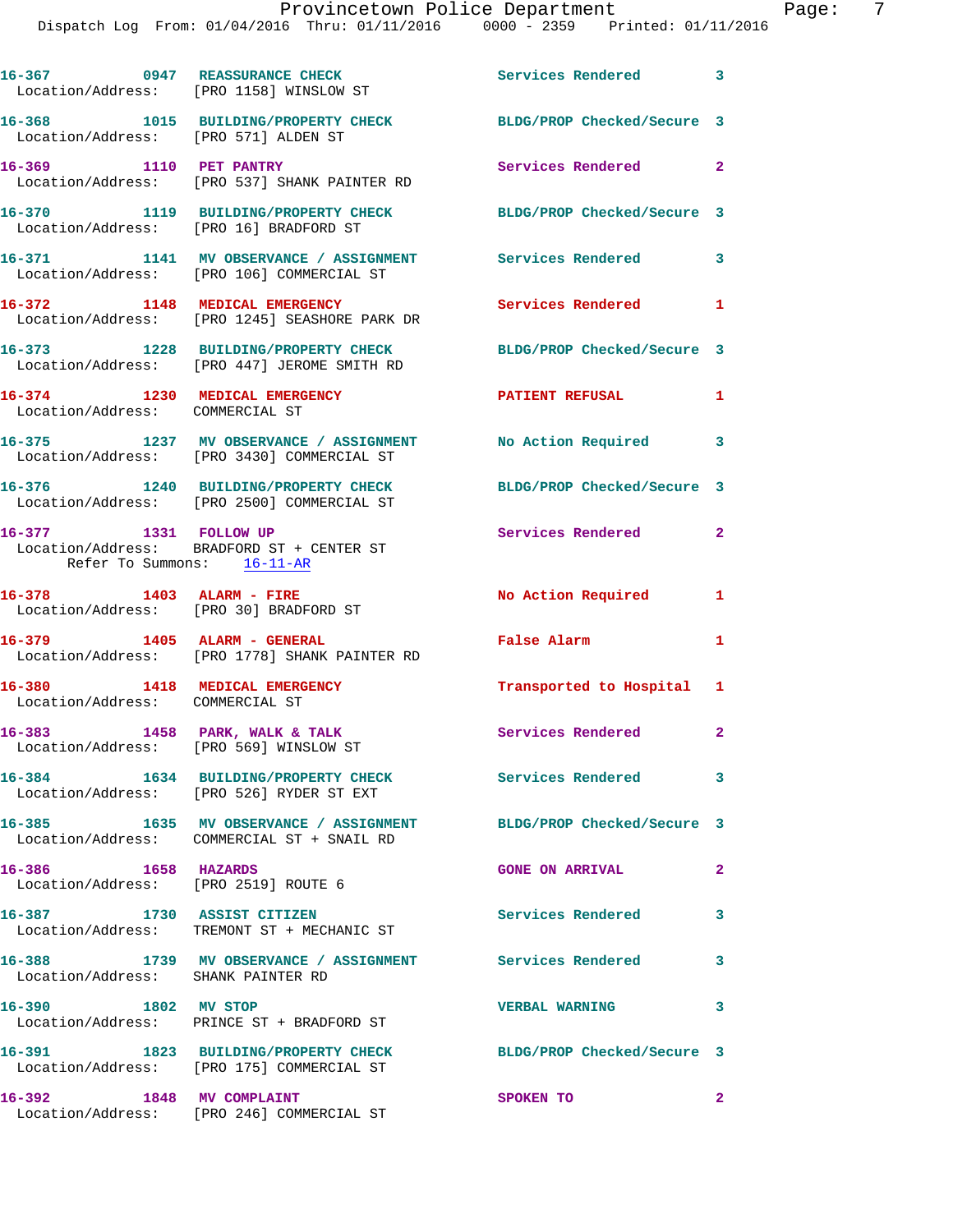|                                        |                                                                                                                 | Provincetown Police Department | $\overline{\phantom{0}}$ 8<br>Page: |  |
|----------------------------------------|-----------------------------------------------------------------------------------------------------------------|--------------------------------|-------------------------------------|--|
|                                        | Dispatch Log From: 01/04/2016 Thru: 01/11/2016 0000 - 2359 Printed: 01/11/2016                                  |                                |                                     |  |
|                                        | 16-393 1943 BUILDING/PROPERTY CHECK Services Rendered<br>Location/Address: [PRO 75] CAPTAIN BERTIES WAY         | 3                              |                                     |  |
|                                        | 16-394 2009 BUILDING/PROPERTY CHECK<br>Location/Address: [PRO 2540] RACE POINT RD                               | <b>Services Rendered</b><br>3  |                                     |  |
|                                        | 16-395 2115 BUILDING/PROPERTY CHECK BLDG/PROP Checked/Secure 3<br>Location/Address: [PRO 1778] SHANK PAINTER RD |                                |                                     |  |
|                                        | 16-396 2143 BUILDING/PROPERTY CHECK BLDG/PROP Checked/Secure 3<br>Location/Address: [PRO 1778] SHANK PAINTER RD |                                |                                     |  |
|                                        | 16-397 2154 BUILDING/PROPERTY CHECK BLDG/PROP Checked/Secure 3<br>Location/Address: [PRO 3259] MACMILLAN WHARF  |                                |                                     |  |
|                                        | 16-398 2334 BUILDING/PROPERTY CHECK Services Rendered<br>Location/Address: [PRO 1830] BRADFORD ST               | 3                              |                                     |  |
| Location/Address: [PRO 94] BRADFORD ST |                                                                                                                 | 3                              |                                     |  |

## **For Date: 01/07/2016 - Thursday**

|                                                             | 16-400 0032 BUILDING/PROPERTY CHECK<br>Location/Address: [PRO 530] SHANK PAINTER RD                          | BLDG/PROP Checked/Secure 3 |    |
|-------------------------------------------------------------|--------------------------------------------------------------------------------------------------------------|----------------------------|----|
|                                                             | 16-401 0050 INFO SERVICES - LOBBY<br>Location/Address: [PRO 542] SHANK PAINTER RD                            | Services Rendered 2        | 16 |
|                                                             | 16-402 0055 MV OBSERVANCE / ASSIGNMENT Services Rendered<br>Location/Address: HOWLAND ST + BRADFORD ST       |                            | 3  |
|                                                             | 16-403 0144 BUILDING/PROPERTY CHECK BLDG/PROP Checked/Secure 3<br>Location/Address: [PRO 306] COMMERCIAL ST  |                            |    |
|                                                             | 16-404 0233 BUILDING/PROPERTY CHECK<br>Location/Address: [PRO 710] BRADFORD ST                               | BLDG/PROP Checked/Secure 3 |    |
|                                                             | 16-405 0603 BUILDING/PROPERTY CHECK<br>Location/Address: [PRO 707] BAYBERRY AVE                              | BLDG/PROP Checked/Secure 3 |    |
|                                                             | 16-406 0612 BUILDING/PROPERTY CHECK Services Rendered 3<br>Location/Address: [PRO 2898] JEROME SMITH RD      |                            |    |
|                                                             | 16-408 0616 BUILDING/PROPERTY CHECK BLDG/PROP Checked/Secure 3<br>Location/Address: [PRO 3033] COMMERCIAL ST |                            |    |
|                                                             | 16-407 0619 BUILDING/PROPERTY CHECK Services Rendered<br>Location/Address: [PRO 3259] MACMILLAN WHARF        |                            | 3  |
| Location/Address: [PRO 521] ROUTE 6                         | 16-409 0755 BUILDING/PROPERTY CHECK Services Rendered                                                        |                            | 3  |
| 16-410 0802 MV STOP<br>Location/Address: [PRO 2479] ROUTE 6 |                                                                                                              | <b>VERBAL WARNING</b>      | 3  |
| Location/Address: [PRO 2513] ROUTE 6                        | 16-412 0817 MV OBSERVANCE / ASSIGNMENT Services Rendered                                                     |                            | 3  |
|                                                             | 16-411 0818 SCHOOL<br>Location/Address: [PRO 569] WINSLOW ST                                                 | <b>Services Rendered</b>   | 3  |
| Location/Address: [PRO 3287] ROUTE 6                        | 16-413 0818 BUILDING/PROPERTY CHECK BLDG/PROP Checked/Secure 3                                               |                            |    |
|                                                             | 16-414 0844 MV OBSERVANCE / ASSIGNMENT Services Rendered 3<br>Location/Address: [PRO 106] COMMERCIAL ST      |                            |    |
|                                                             | 16-415 0909 TTY TEST CALL<br>Location/Address: [PRO 542] SHANK PAINTER RD                                    | <b>Services Rendered</b>   | 1  |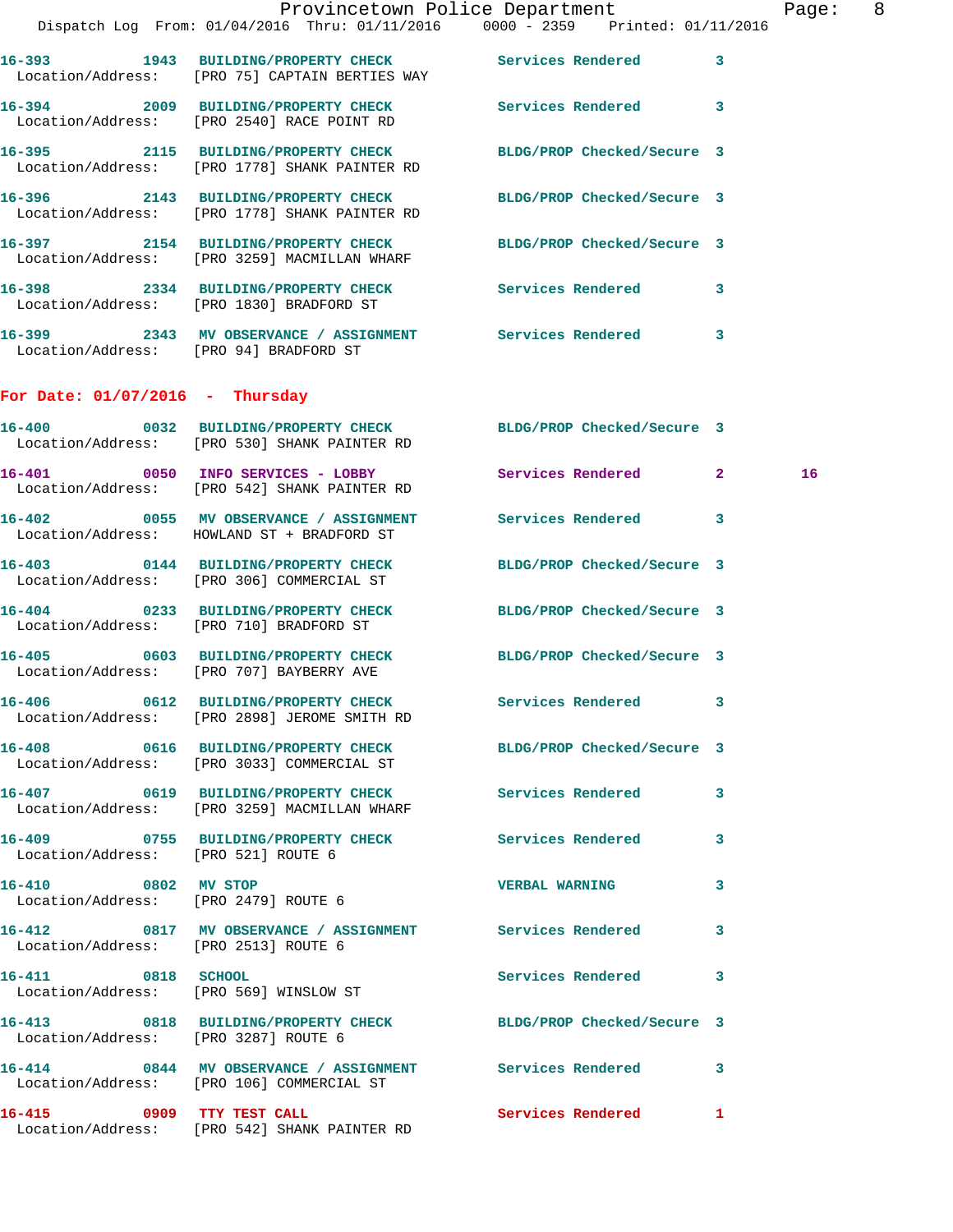Dispatch Log From: 01/04/2016 Thru: 01/11/2016 0000 - 2359 Printed: 01/11/2016

**16-416 0914 BUILDING/PROPERTY CHECK BLDG/PROP Checked/Secure 3**  Location/Address: [PRO 1638] COMMERCIAL ST **16-417 0933 BUILDING/PROPERTY CHECK BLDG/PROP Checked/Secure 3**  Location/Address: [PRO 3317] CEMETERY RD **16-418 0935 MEDICAL EMERGENCY Services Rendered 1**  Location/Address: [PRO 1449] ATKINS MAYO RD **16-420 0944 BUILDING/PROPERTY CHECK Services Rendered 3**  Location/Address: [PRO 3430] COMMERCIAL ST **16-423 0948 MV OBSERVANCE / ASSIGNMENT Services Rendered 3**  Location/Address: [PRO 2521] ROUTE 6 **16-421 0949 BUILDING/PROPERTY CHECK BLDG/PROP Checked/Secure 3**  Location/Address: [PRO 3318] CEMETERY RD **16-424 1037 MV STOP VERBAL WARNING 3**  Location/Address: [PRO 2513] ROUTE 6 **16-426 1121 BUILDING/PROPERTY CHECK BLDG/PROP Checked/Secure 3**  Location/Address: [PRO 571] ALDEN ST **16-427 1221 SERVICE CALL Services Rendered 3**  Location/Address: [PRO 488] MAYFLOWER ST **16-428 1221 BUILDING/PROPERTY CHECK Services Rendered 3**  Location/Address: [PRO 2977] COMMERCIAL ST **16-429 1256 THREATS SPOKEN TO 2**  Location/Address: [PRO 542] SHANK PAINTER RD **16-430 1256 MV OBSERVANCE / ASSIGNMENT Services Rendered 3**  Location/Address: HOWLAND ST + HARRY KEMP WAY **16-431 1310 MV STOP Citation/Warning Issued 3**  Location/Address: **16-432 1330 MV STOP VERBAL WARNING 3**  Location/Address: HOWLAND ST + COMMERCIAL ST **16-433 1354 BUILDING/PROPERTY CHECK BLDG/PROP Checked/Secure 3**  Location/Address: [PRO 16] BRADFORD ST **16-434 1359 SOLICITING Services Rendered 3**  Location/Address: COMMERCIAL ST **16-435 1507 PARK, WALK & TALK Services Rendered 2**  Location/Address: [PRO 569] WINSLOW ST **16-436 1636 MV STOP VERBAL WARNING 3**  Location/Address: [PRO 106] COMMERCIAL ST **16-437 1653 MEDICAL EMERGENCY/LIFELINE Services Rendered 1**  Location/Address: [PRO 395] COMMERCIAL ST **16-438 1736 MV DISABLED Services Rendered 2**  Location/Address: [PRO 2521] ROUTE 6 **16-439 1915 BUILDING/PROPERTY CHECK BLDG/PROP Checked/Secure 3**  Location/Address: [PRO 530] SHANK PAINTER RD **16-440 2023 BUILDING/PROPERTY CHECK BLDG/PROP Checked/Secure 3**  Location/Address: [PRO 3259] MACMILLAN WHARF **16-441 2053 BUILDING/PROPERTY CHECK Services Rendered 3**  Location/Address: [PRO 2540] RACE POINT RD **16-442 2108 SUSPICIOUS ACTIVITY/MOTOR VEHI No Action Required 2**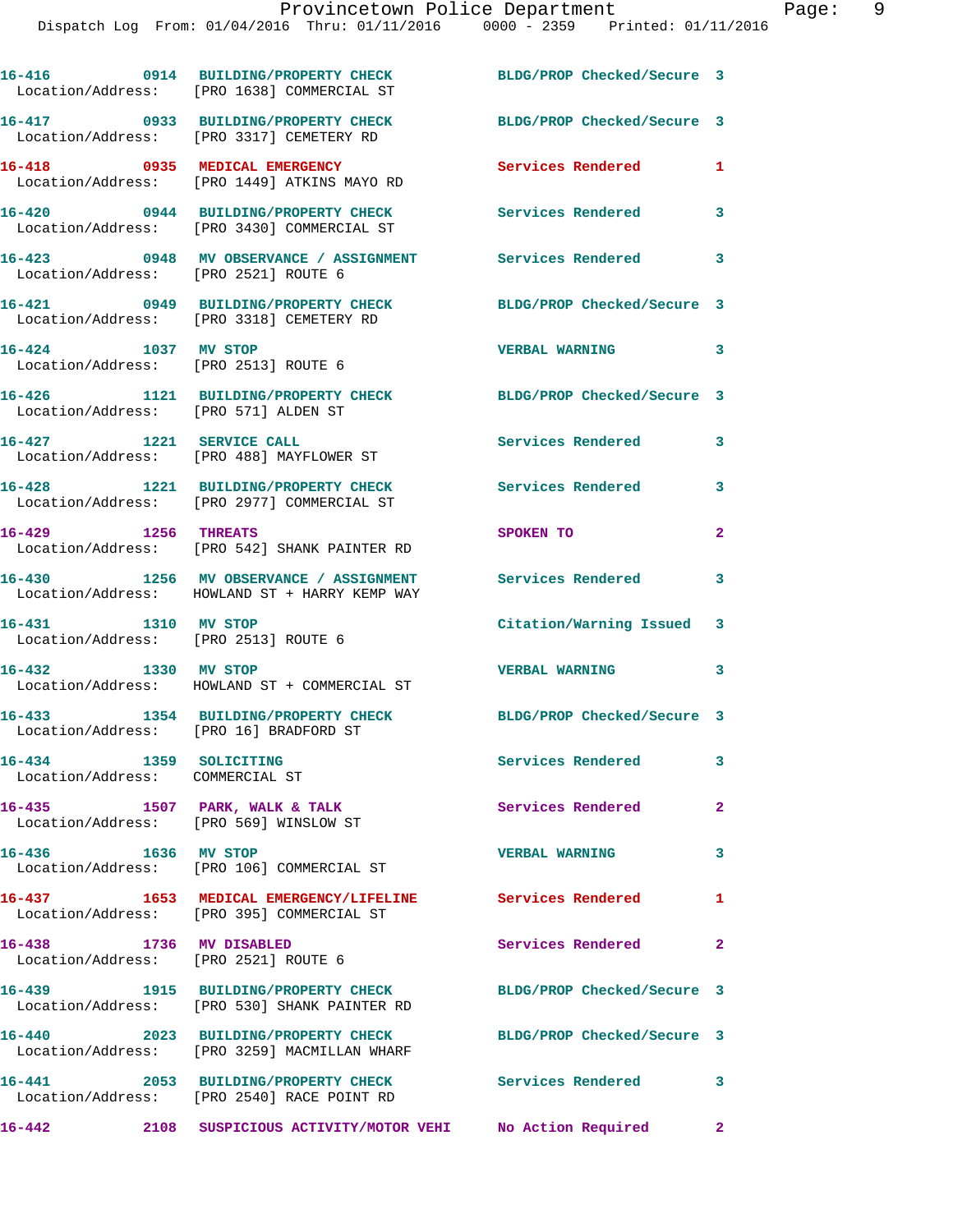|                                      | Dispatch Log From: 01/04/2016 Thru: 01/11/2016 0000 - 2359 Printed: 01/11/2016                                      | Provincetown Police Department Page: 10 |   |    |  |
|--------------------------------------|---------------------------------------------------------------------------------------------------------------------|-----------------------------------------|---|----|--|
| Refer To Field Int: $16-1-FI$        | Location/Address: [PRO 2490] PROVINCELANDS RD                                                                       |                                         |   |    |  |
|                                      | 16-443 2138 BUILDING/PROPERTY CHECK BLDG/PROP Checked/Secure 3<br>Location/Address: [PRO 440] HARRY KEMP WAY        |                                         |   |    |  |
|                                      | 16-444 2152 BUILDING/PROPERTY CHECK BLDG/PROP Checked/Secure 3<br>Location/Address: [PRO 1778] SHANK PAINTER RD     |                                         |   |    |  |
|                                      | 16-445 2211 BUILDING/PROPERTY CHECK BLDG/PROP Checked/Secure 3<br>Location/Address: [PRO 1778] SHANK PAINTER RD     |                                         |   |    |  |
|                                      | 16-446 2219 BUILDING/PROPERTY CHECK BLDG/PROP Checked/Secure 3<br>Location/Address: [PRO 519] RACE POINT RD         |                                         |   |    |  |
|                                      | 16-447 2334 WELL-BEING CONCERN Services Rendered 3<br>Location/Address: [PRO 3443] COMMERCIAL ST                    |                                         |   |    |  |
|                                      | 16-448 2354 WATER LEAK DETECTION No Action Required 3<br>Location/Address: [PRO 2473] SHORE RD                      |                                         |   |    |  |
| For Date: $01/08/2016$ - Friday      |                                                                                                                     |                                         |   |    |  |
|                                      | 16-449 0019 BUILDING/PROPERTY CHECK BLDG/PROP Checked/Secure 3<br>Location/Address: [PRO 447] JEROME SMITH RD       |                                         |   |    |  |
|                                      | 16-450 0023 BUILDING/PROPERTY CHECK BLDG/PROP Checked/Secure 3<br>Location/Address: [PRO 710] BRADFORD ST           |                                         |   |    |  |
|                                      | 16-451 0037 BUILDING/PROPERTY CHECK Services Rendered<br>Location/Address: [PRO 433] RYDER ST EXT                   |                                         | 3 |    |  |
|                                      | 16-452 0044 MV OBSERVANCE / ASSIGNMENT Services Rendered 3<br>Location/Address: BRADFORD ST + RYDER ST              |                                         |   |    |  |
|                                      | 16-453 0051 BUILDING/PROPERTY CHECK BLDG/PROP Checked/Secure 3<br>Location/Address: [PRO 182] COMMERCIAL ST         |                                         |   |    |  |
|                                      | 16-454 0132 BUILDING/PROPERTY CHECK BLDG/PROP Checked/Secure 3<br>Location/Address: [PRO 646] COMMERCIAL ST         |                                         |   |    |  |
|                                      | 16-455 0215 BUILDING/PROPERTY CHECK BLDG/PROP Checked/Secure 3<br>Location/Address: [PRO 1646] WINSLOW ST           |                                         |   |    |  |
|                                      | 16-456 6216 MV OBSERVANCE / ASSIGNMENT Services Rendered<br>Location/Address: ROUTE 6 + CONWELL ST                  |                                         | 3 |    |  |
|                                      | 16-457 0311 BUILDING/PROPERTY CHECK Services Rendered 3<br>Location/Address: [PRO 3259] MACMILLAN WHARF             |                                         |   |    |  |
|                                      | 16-458 		 0325 INFO SERVICES - LOBBY 		 Services Rendered 2<br>Location/Address: [PRO 542] SHANK PAINTER RD         |                                         |   | 14 |  |
|                                      | 16-459 0338 BUILDING/PROPERTY CHECK BLDG/PROP Checked/Secure 3<br>Location/Address: [PRO 306] COMMERCIAL ST         |                                         |   |    |  |
| Location/Address: ROUTE 6 + SNAIL RD |                                                                                                                     |                                         |   |    |  |
|                                      | 16-461 0530 BURGLAR ALARM<br>Location/Address: [PRO 1878] CREEK HILL RD                                             | False Alarm 1                           |   |    |  |
|                                      | 16-462 0604 BUILDING/PROPERTY CHECK BLDG/PROP Checked/Secure 3<br>Location/Address: [PRO 3033] COMMERCIAL ST        |                                         |   |    |  |
|                                      | 16-463 6619 MV OBSERVANCE / ASSIGNMENT No Action Required 3<br>Location/Address: JEROME SMITH RD + SHANK PAINTER RD |                                         |   |    |  |
|                                      | 16-464 0746 BUILDING/PROPERTY CHECK BLDG/PROP Checked/Secure 3                                                      |                                         |   |    |  |

Location/Address: [PRO 1638] COMMERCIAL ST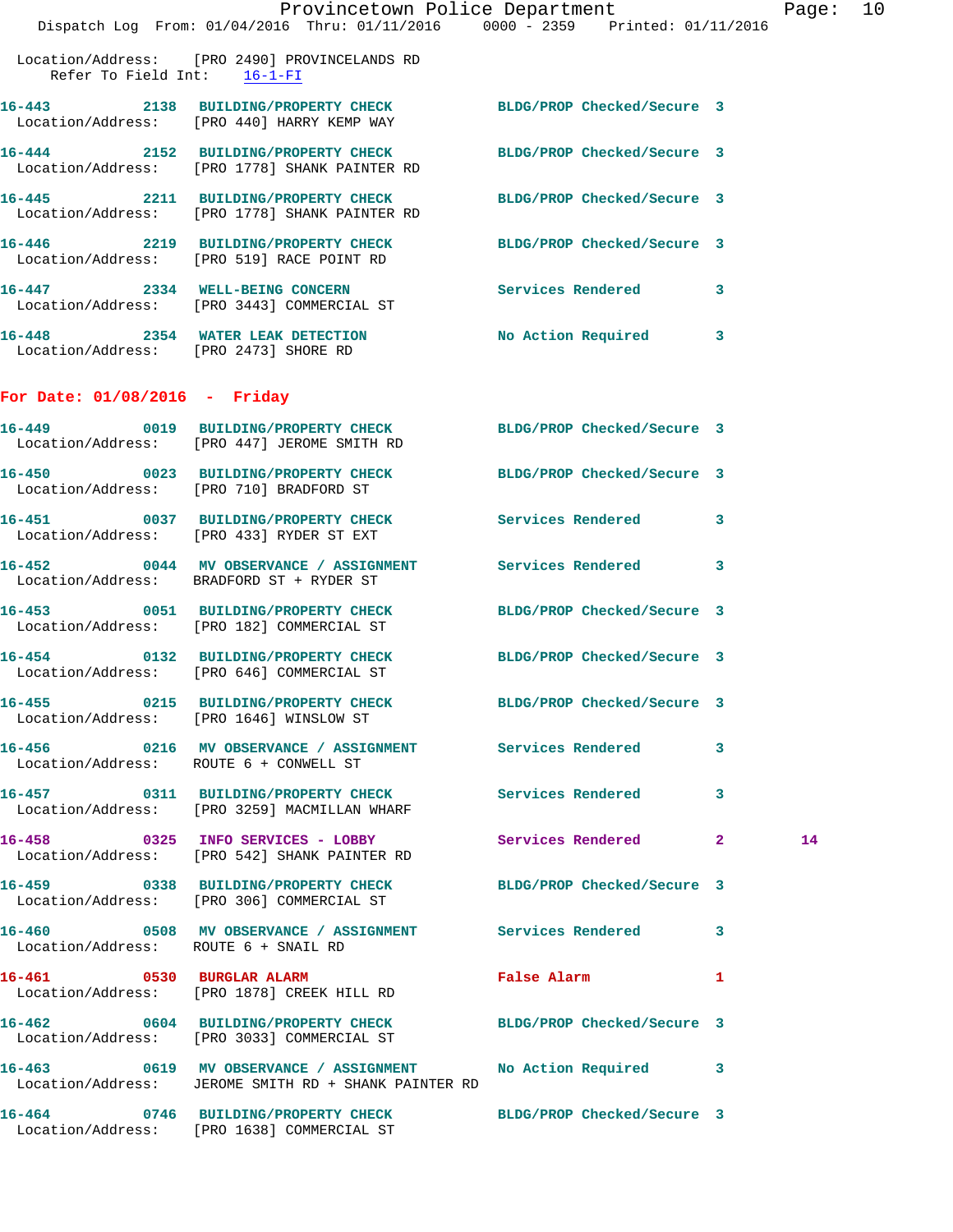Dispatch Log From: 01/04/2016 Thru: 01/11/2016 0000 - 2359 Printed: 01/11/2016

| Location/Address: [PRO 3440] ROUTE 6           | 16-465 0802 MV OBSERVANCE / ASSIGNMENT Services Rendered 3                        |                            |              |
|------------------------------------------------|-----------------------------------------------------------------------------------|----------------------------|--------------|
|                                                | 16-467 0803 BUILDING/PROPERTY CHECK<br>Location/Address: [PRO 3430] COMMERCIAL ST | BLDG/PROP Checked/Secure 3 |              |
|                                                | 16-466 0804 BUILDING/PROPERTY CHECK<br>Location/Address: [PRO 2500] COMMERCIAL ST | BLDG/PROP Checked/Secure 3 |              |
| 16-468 0818 SCHOOL                             | Location/Address: [PRO 569] WINSLOW ST                                            | Services Rendered 3        |              |
| 16-469 0818 SERVICE CALL                       | Location/Address: [PRO 105] COMMERCIAL ST                                         | Services Rendered          | 3            |
| 16-470 0827 COURT                              | Location: [ORL] ORLEANS DISTRICT COURT                                            | Services Rendered          | 3            |
| Location/Address: [PRO 571] ALDEN ST           | 16-471 0842 BUILDING/PROPERTY CHECK                                               | BLDG/PROP Checked/Secure 3 |              |
| 16-472 0850 MV STOP                            | Location/Address: [PRO 2173] COMMERCIAL ST                                        | <b>VERBAL WARNING</b>      | 3            |
| Location/Address: [PRO 2521] ROUTE 6           | 16-473 0901 MV OBSERVANCE / ASSIGNMENT Services Rendered 3                        |                            |              |
|                                                | 16-474 0929 BUILDING/PROPERTY CHECK<br>Location/Address: [PRO 3317] CEMETERY RD   | BLDG/PROP Checked/Secure 3 |              |
|                                                | 16-475 0929 BUILDING/PROPERTY CHECK<br>Location/Address: [PRO 3318] CEMETERY RD   | BLDG/PROP Checked/Secure 3 |              |
| 16-476 0951 SERVE WARRANT                      | Location/Address: [PRO 2830] WINSTON CT                                           | Could Not Locate           | 3            |
| Location/Address: [PRO 30] BRADFORD ST         | 16-477 1008 COMMERCIAL BURGLAR ALARM                                              | False Alarm                | 1            |
| 16-478 1021 SCHOOL                             | Location/Address: [PRO 542] SHANK PAINTER RD                                      | Services Rendered          | 3            |
| 16-480                                         | 1038 PARK, WALK & TALK<br>Location/Address: [PRO 537] SHANK PAINTER RD            | <b>Services Rendered</b> 2 |              |
| Location/Address: [TRU] BAYBERRY LN            | 16-481 1051 ASSIST AGENCY/MED EMERGENCY Taken/Referred to Other 3                 |                            |              |
| 16-482<br>Location/Address: [PRO 3287] ROUTE 6 | 1103 BUILDING/PROPERTY CHECK                                                      | BLDG/PROP Checked/Secure 3 |              |
| 16-483 1103 SERVE WARRANT                      | Location/Address: [PRO 3670] SHANK PAINTER RD                                     | Could Not Locate           | $\mathbf{3}$ |
| 16-485 1118 BOAT/HARBORMASTER                  | Location/Address: [PRO 3259] MACMILLAN WHARF                                      | No Action Required         | $\mathbf{2}$ |
| Location/Address: SNAIL RD                     | 16-486 1121 MV OBSERVANCE / ASSIGNMENT Services Rendered                          |                            | 3            |
| 16-487 1129 PET PANTRY                         | Location/Address: [PRO 3296] SHANK PAINTER RD                                     | Services Rendered          | $\mathbf{2}$ |
| 16-488 1147 MV STOP                            | Location/Address: [PRO 2977] COMMERCIAL ST                                        | <b>VERBAL WARNING</b>      | 3            |
| 1203 PRESENTATION<br>16-489                    | Location/Address: [PRO 569] WINSLOW ST                                            | Services Rendered 3        |              |
|                                                |                                                                                   |                            |              |

**16-490 1235 COMPLAINT 16-490 1235 COMPLAINT**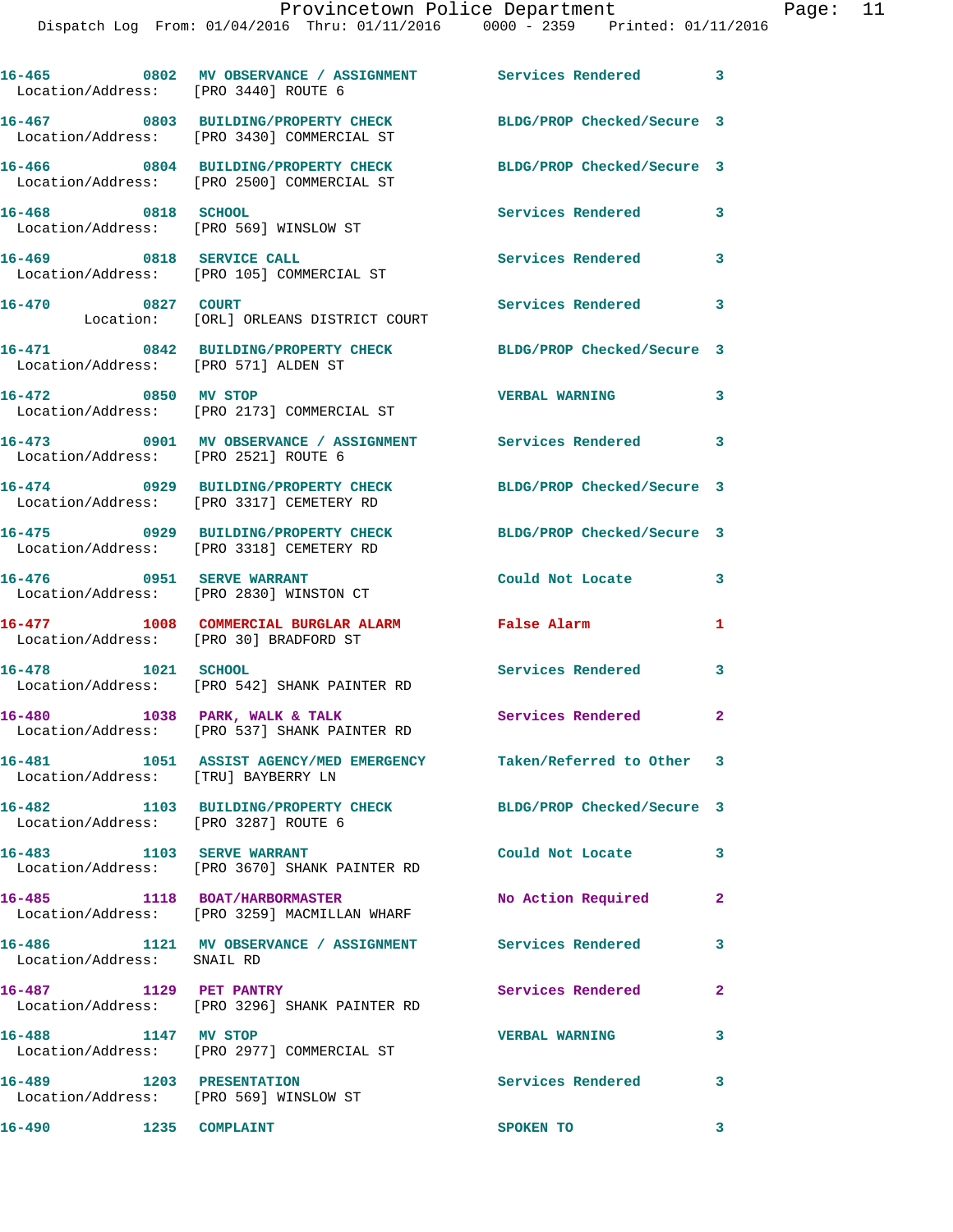|                                                              | Provincetown Police Department<br>Dispatch Log From: 01/04/2016 Thru: 01/11/2016 0000 - 2359 Printed: 01/11/2016 |                            |                |
|--------------------------------------------------------------|------------------------------------------------------------------------------------------------------------------|----------------------------|----------------|
|                                                              | Location/Address: [PRO 542] SHANK PAINTER RD                                                                     |                            |                |
|                                                              | 16-491 1307 MEDICAL EMERGENCY<br>Location/Address: [PRO 440] HARRY KEMP WAY                                      | Transported to Hospital 1  |                |
| 16-493 1326 FOLLOW UP                                        | Location/Address: [PRO 542] SHANK PAINTER RD                                                                     | <b>SPOKEN TO</b>           | $\overline{a}$ |
| 16-494 1357 MV STOP                                          | Location/Address: NELSON AVE + RACE POINT RD                                                                     | <b>VERBAL WARNING</b>      | 3              |
|                                                              | 16-495 1416 PARK, WALK & TALK<br>Location/Address: [PRO 177] COMMERCIAL ST                                       | <b>Services Rendered</b>   | $\mathbf{2}$   |
|                                                              | 16-496 1425 FINGERPRINTING<br>Location/Address: [PRO 542] SHANK PAINTER RD                                       | <b>Services Rendered</b>   | 3              |
|                                                              | 16-497 1521 MEDICAL EMERGENCY<br>Location/Address: [PRO 1542] COMMERCIAL ST                                      | Transported to Hospital    | 1              |
| Location/Address: [PRO 94] BRADFORD ST                       | 16-498 1656 MV OBSERVANCE / ASSIGNMENT Services Rendered                                                         |                            | 3              |
| 16-499 1700 MV STOP                                          | Location/Address: [PRO 956] HOWLAND ST                                                                           | <b>VERBAL WARNING</b>      | 3              |
|                                                              | 16-500 1731 BUILDING/PROPERTY CHECK<br>Location/Address: [PRO 2483] COMMERCIAL ST                                | BLDG/PROP Checked/Secure 3 |                |
|                                                              | 16-501 1740 BUILDING/PROPERTY CHECK<br>Location/Address: [PRO 2490] PROVINCELANDS RD                             | BLDG/PROP Checked/Secure 3 |                |
| Location/Address: [PRO 2520] PRINCE ST                       | 16-502 1757 BUILDING/PROPERTY CHECK                                                                              | BLDG/PROP Checked/Secure 3 |                |
|                                                              | 16-503 1758 BUILDING/PROPERTY CHECK<br>Location/Address: [PRO 75] CAPTAIN BERTIES WAY                            | BLDG/PROP Checked/Secure 3 |                |
| 16-504                                                       | 1816 BUILDING/PROPERTY CHECK BLDG/PROP Checked/Secure 3<br>Location/Address: [PRO 2500] COMMERCIAL ST            |                            |                |
| 16-506                                                       | 1933 BUILDING/PROPERTY CHECK<br>Location/Address: [PRO 182] COMMERCIAL ST                                        | BLDG/PROP Checked/Secure 3 |                |
|                                                              | 16-507 1934 BUILDING/PROPERTY CHECK BLDG/PROP Checked/Secure 3<br>Location/Address: [PRO 3033] COMMERCIAL ST     |                            |                |
|                                                              | 16-508 2058 BUILDING/PROPERTY CHECK<br>Location/Address: [PRO 433] RYDER ST EXT                                  | BLDG/PROP Checked/Secure 3 |                |
|                                                              | 16-509 2101 ASSIST AGENCY / U.S.C.G.<br>Location/Address: [PRO 2543] MACMILLAN WHARF                             | <b>Services Rendered</b>   | 3              |
|                                                              | 16-510 2316 BUILDING/PROPERTY CHECK<br>Location/Address: [PRO 1646] WINSLOW ST                                   | BLDG/PROP Checked/Secure 3 |                |
|                                                              | 16-511 2332 BUILDING/PROPERTY CHECK<br>Location/Address: [PRO 517] RACE POINT RD                                 | BLDG/PROP Checked/Secure 3 |                |
| 16-512 2341 VERBAL STOP SIGN<br>Location/Address: HOWLAND ST |                                                                                                                  | <b>VERBAL WARNING</b>      | 3              |
|                                                              | 16-513 2345 MV OBSERVANCE / ASSIGNMENT Services Rendered<br>Location/Address: BRADFORD ST + HOWLAND ST           |                            | 3              |
|                                                              | 16-514 2352 MV OBSERVANCE / ASSIGNMENT Services Rendered<br>Location/Address: ROUTE 6 + CONWELL ST               |                            | 3.             |

**For Date: 01/09/2016 - Saturday**

Page:  $12$ <br>016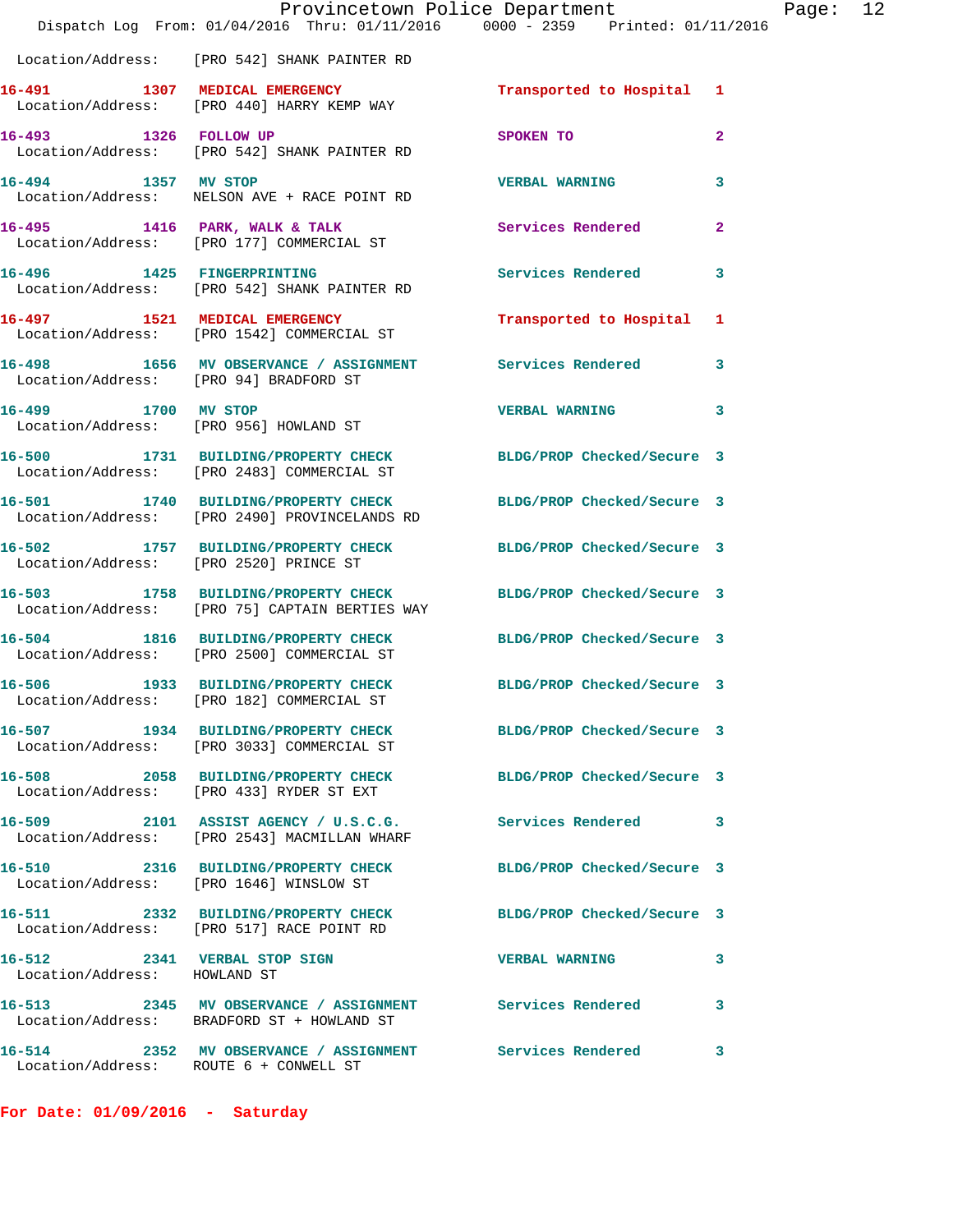| Dispatch Log From: 01/04/2016 Thru: 01/11/2016 0000 - 2359 Printed: 01/11/2016                                 | Provincetown Police Department Page: 13 |   |  |
|----------------------------------------------------------------------------------------------------------------|-----------------------------------------|---|--|
| 16-515 0005 BUILDING/PROPERTY CHECK BLDG/PROP Checked/Secure 3<br>Location/Address: [PRO 519] RACE POINT RD    |                                         |   |  |
| 16-516 0014 ASSIST USCG<br>Location/Address: [PRO 3259] MACMILLAN WHARF                                        | Services Rendered 3                     |   |  |
| 16-517 0022 INFO SERVICES - LOBBY Services Rendered 2<br>Location/Address: [PRO 542] SHANK PAINTER RD          |                                         | 8 |  |
| 16-519 0027 BUILDING/PROPERTY CHECK BLDG/PROP Checked/Secure 3<br>Location/Address: [PRO 182] COMMERCIAL ST    |                                         |   |  |
| 16-518 0029 MV OBSERVANCE / ASSIGNMENT No Action Required 3<br>Location/Address: [PRO 2577] BRADFORD ST        |                                         |   |  |
| 16-521 0046 BAR CHECK<br>Location/Address: [PRO 3443] COMMERCIAL ST                                            | Services Rendered 2                     |   |  |
| 16-522 0056 BUILDING/PROPERTY CHECK BLDG/PROP Checked/Secure 3<br>Location/Address: [PRO 3033] COMMERCIAL ST   |                                         |   |  |
| 16-523 0101 MV OBSERVANCE / ASSIGNMENT Services Rendered 3<br>Location/Address: [PRO 2001] CONWELL ST          |                                         |   |  |
| 16-524 0120 MV OBSERVANCE / ASSIGNMENT Services Rendered 3<br>Location/Address: [PRO 94] BRADFORD ST           |                                         |   |  |
| 16-525 0129 BUILDING/PROPERTY CHECK BLDG/PROP Checked/Secure 3<br>Location/Address: [PRO 710] BRADFORD ST      |                                         |   |  |
| 16-527 0202 BUILDING/PROPERTY CHECK BLDG/PROP Checked/Secure 3<br>Location/Address: [PRO 175] COMMERCIAL ST    |                                         |   |  |
| 16-528 0241 BUILDING/PROPERTY CHECK BLDG/PROP Checked/Secure 3<br>Location/Address: [PRO 545] SHANK PAINTER RD |                                         |   |  |
| 16-529 0246 BUILDING/PROPERTY CHECK BLDG/PROP Checked/Secure 3<br>Location/Address: [PRO 646] COMMERCIAL ST    |                                         |   |  |
|                                                                                                                |                                         |   |  |

**16-530 0428 BUILDING/PROPERTY CHECK BLDG/PROP Checked/Secure 3**  Location/Address: [PRO 440] HARRY KEMP WAY

**16-531 0431 BUILDING/PROPERTY CHECK BLDG/PROP Checked/Secure 3**  Location/Address: [PRO 1645] HARRY KEMP WAY

Location/Address: [PRO 447] JEROME SMITH RD

**16-533 0506 MV OBSERVANCE / ASSIGNMENT Services Rendered 3**  Location/Address: SNAIL RD + ROUTE 6

Location/Address: [PRO 1638] COMMERCIAL ST

Location/Address: [PRO 530] SHANK PAINTER RD

Location/Address: [PRO 94] BRADFORD ST

**16-537 0617 LIFT ASSIST Services Rendered 1**  Location/Address: [PRO 395] COMMERCIAL ST

**16-538 0632 BUILDING/PROPERTY CHECK Services Rendered 3**  Location/Address: [PRO 1830] BRADFORD ST

**16-539 0745 BUILDING/PROPERTY CHECK BLDG/PROP Checked/Secure 3**  Location/Address: [PRO 571] ALDEN ST

**16-547** 0850 FOLLOW UP SPOKEN TO 2 Location/Address: [PRO 542] SHANK PAINTER RD

**16-532 0500 BUILDING/PROPERTY CHECK BLDG/PROP Checked/Secure 3** 

**16-535 0530 BUILDING/PROPERTY CHECK BLDG/PROP Checked/Secure 3** 

**16-534 0531 BUILDING/PROPERTY CHECK BLDG/PROP Checked/Secure 3** 

**16-536 0538 MV OBSERVANCE / ASSIGNMENT Services Rendered 3**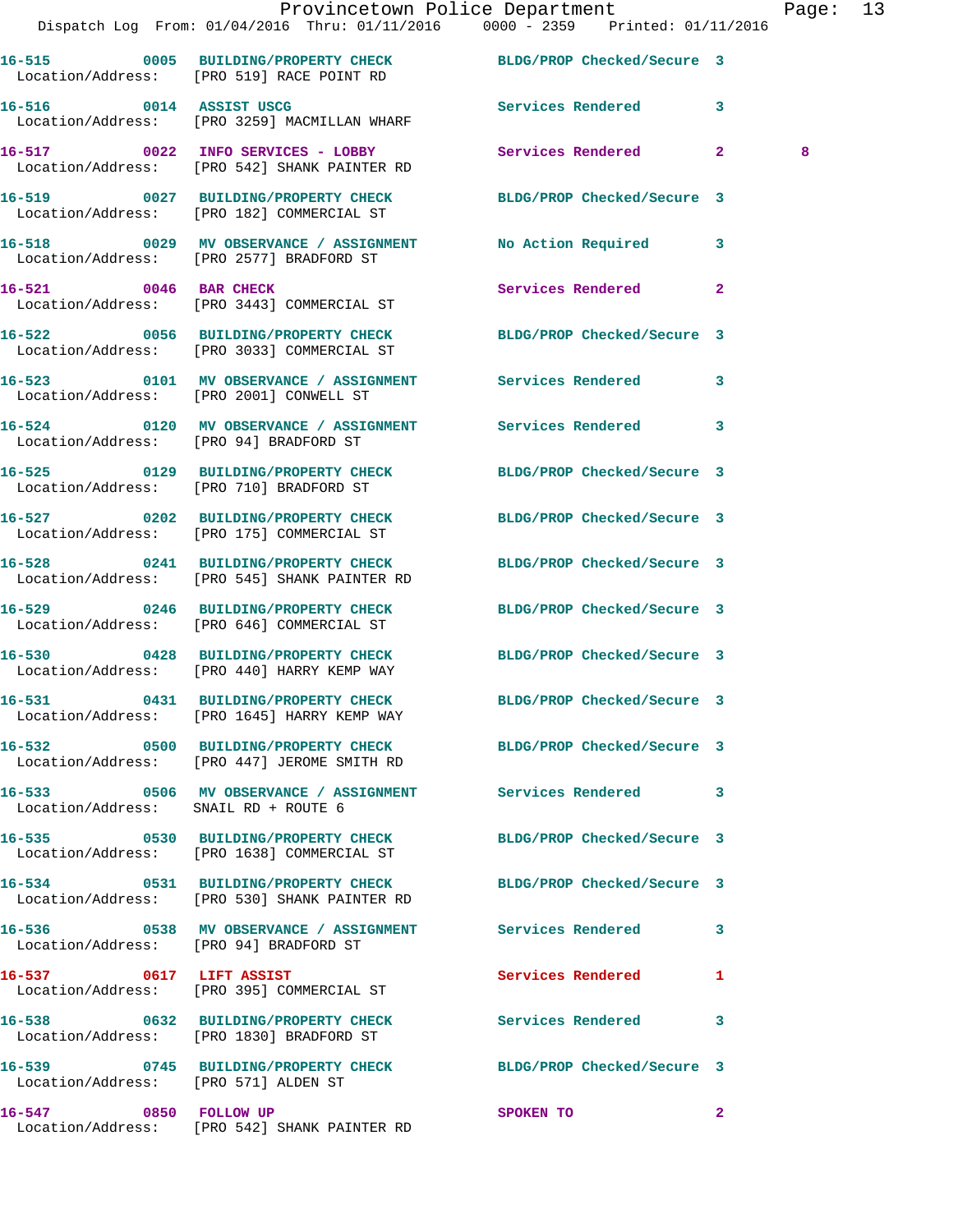| Location/Address: [PRO 3287] ROUTE 6                         | 16-540 0917 BUILDING/PROPERTY CHECK BLDG/PROP Checked/Secure 3                                                 |                            |                |
|--------------------------------------------------------------|----------------------------------------------------------------------------------------------------------------|----------------------------|----------------|
|                                                              | 16-541 0930 PARK, WALK & TALK<br>Location/Address: [PRO 2500] COMMERCIAL ST                                    | <b>Services Rendered</b> 2 |                |
| Location/Address: [PRO 625] DEWEY AVE                        | 16-542 0941 ASSIST AGENCY /WATER DEPT Taken/Referred to Other 3                                                |                            |                |
|                                                              | 16-548 1000 FOLLOW UP<br>Location/Address: [PRO 542] SHANK PAINTER RD                                          | SPOKEN TO                  | $\mathbf{2}$   |
|                                                              | 16-543 1014 PARK, WALK & TALK<br>Location/Address: [PRO 285] COMMERCIAL ST                                     | Services Rendered          | $\mathbf{2}$   |
| 16-549 1215 FOLLOW UP                                        | Location/Address: [PRO 542] SHANK PAINTER RD                                                                   | SPOKEN TO                  | $\mathbf{2}$   |
| 16-545 1239 FOLLOW UP                                        | Location/Address: [PRO 542] SHANK PAINTER RD                                                                   | SPOKEN TO                  | $\overline{a}$ |
|                                                              | 16-550 1527 BUILDING/PROPERTY CHECK<br>Location/Address: [PRO 2977] COMMERCIAL ST                              | BLDG/PROP Checked/Secure 3 |                |
|                                                              | 16-552 1621 BUILDING/PROPERTY CHECK<br>Location/Address: [PRO 2898] JEROME SMITH RD                            | BLDG/PROP Checked/Secure 3 |                |
|                                                              | 16-553 1634 BUILDING/PROPERTY CHECK<br>Location/Address: [PRO 3259] MACMILLAN WHARF                            | BLDG/PROP Checked/Secure 3 |                |
| 16-554 1741 SERVE WARRANT<br>Location/Address: COMMERCIAL ST |                                                                                                                | Could Not Locate           | 3              |
| 16-555 1749 911 GENERAL                                      | Location/Address: [PRO 106] COMMERCIAL ST                                                                      | Could Not Locate           | 1              |
|                                                              | 16-557 1809 911 GENERAL/POS 1<br>Location/Address: [PRO 542] SHANK PAINTER RD                                  | Services Rendered          | 1              |
| 16-556 1814 MV STOP                                          | Location/Address: [PRO 2206] COMMERCIAL ST                                                                     | <b>VERBAL WARNING</b>      | 3              |
|                                                              | 16-558 1912 ASSIST AGENCY / MUTUAL AID Services Rendered 3<br>Location/Address: [PRO 542] SHANK PAINTER RD     |                            |                |
|                                                              | 16-559 1928 BUILDING/PROPERTY CHECK<br>Location/Address: [PRO 444] HIGH POLE HILL                              | BLDG/PROP Checked/Secure 3 |                |
|                                                              | 16-560 1938 BUILDING/PROPERTY CHECK BLDG/PROP Checked/Secure 3<br>Location/Address: [PRO 530] SHANK PAINTER RD |                            |                |
|                                                              | 16-561 1941 BUILDING/PROPERTY CHECK<br>Location/Address: [PRO 2540] RACE POINT RD                              | BLDG/PROP Checked/Secure 3 |                |
| Location/Address: [PRO 2513] ROUTE 6                         | 16-562 1951 MV OBSERVANCE / ASSIGNMENT Services Rendered                                                       |                            | 3              |
|                                                              | 16-563 2006 BUILDING/PROPERTY CHECK<br>Location/Address: [PRO 175] COMMERCIAL ST                               | BLDG/PROP Checked/Secure 3 |                |
|                                                              | 16-564 2115 BUILDING/PROPERTY CHECK<br>Location/Address: [PRO 1830] BRADFORD ST                                | BLDG/PROP Checked/Secure 3 |                |
| Location/Address: [PRO 446] HOWLAND ST                       | 16-565 2320 BUILDING/PROPERTY CHECK                                                                            | BLDG/PROP Checked/Secure 3 |                |
| Location/Address: CONWELL ST + ROUTE 6                       | 16-566 2331 MV OBSERVANCE / ASSIGNMENT Services Rendered                                                       |                            | 3              |
| 16–567                                                       | 2355 MV OBSERVANCE / ASSIGNMENT No Action Required 3                                                           |                            |                |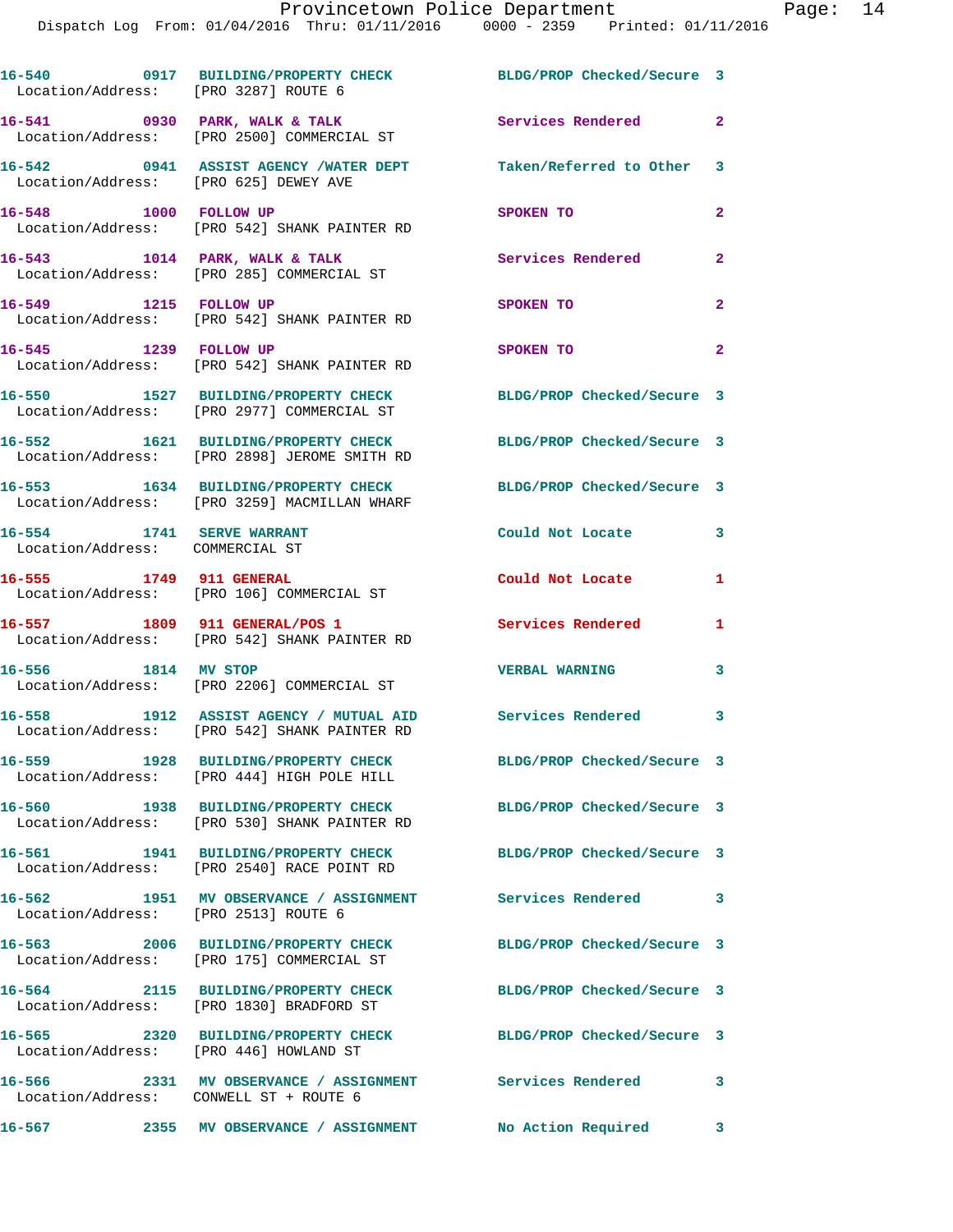Location/Address: [PRO 2577] BRADFORD ST

## **For Date: 01/10/2016 - Sunday**

| 16-568 0002 LOBBY TRAFFIC<br>Location/Address: [PRO 542] SHANK PAINTER RD                                        | Services Rendered 2        |   | 5. |
|------------------------------------------------------------------------------------------------------------------|----------------------------|---|----|
| 16-569 0009 BUILDING/PROPERTY CHECK<br>Location/Address: [PRO 306] COMMERCIAL ST                                 | BLDG/PROP Checked/Secure 3 |   |    |
| 16-570 0039 MV OBSERVANCE / ASSIGNMENT Services Rendered<br>Location/Address: SNAIL RD + COMMERCIAL ST           |                            | 3 |    |
| 16-572 0118 BUILDING/PROPERTY CHECK<br>Location/Address: [PRO 182] COMMERCIAL ST                                 | BLDG/PROP Checked/Secure 3 |   |    |
| 16-573 0142 BUILDING/PROPERTY CHECK BLDG/PROP Checked/Secure 3<br>Location/Address: [PRO 379] COMMERCIAL ST      |                            |   |    |
| 16-574 0146 BUILDING/PROPERTY CHECK BLDG/PROP Checked/Secure 3<br>Location/Address: [PRO 175] COMMERCIAL ST      |                            |   |    |
| 16-575 0147 BUILDING/PROPERTY CHECK Services Rendered<br>Location/Address: [PRO 3259] MACMILLAN WHARF            |                            | 3 |    |
| 16-576 0150 BUILDING/PROPERTY CHECK Services Rendered<br>Location/Address: [PRO 433] RYDER ST EXT                |                            | 3 |    |
| 16-577 0306 BUILDING/PROPERTY CHECK<br>Location/Address: [PRO 707] BAYBERRY AVE                                  | BLDG/PROP Checked/Secure 3 |   |    |
| 16-578 0330 MEDICAL EMERGENCY/G.I. BLEED<br>Location/Address: [PRO 2528] SHIPS WAY RD EXT                        | Transported to Hospital 1  |   |    |
| 16-579 0509 BUILDING/PROPERTY CHECK<br>Location/Address: [PRO 447] JEROME SMITH RD                               | BLDG/PROP Checked/Secure 3 |   |    |
| 16-580 0514 MV OBSERVANCE / ASSIGNMENT Services Rendered<br>Location/Address: JEROME SMITH RD + SHANK PAINTER RD |                            | 3 |    |
| 16-581 0611 BUILDING/PROPERTY CHECK<br>Location/Address: [PRO 440] HARRY KEMP WAY                                | BLDG/PROP Checked/Secure 3 |   |    |
| 16-582 0749 BUILDING/PROPERTY CHECK BLDG/PROP Checked/Secure 3<br>Location/Address: [PRO 2483] COMMERCIAL ST     |                            |   |    |
| 16-583 0807 MV OBSERVANCE / ASSIGNMENT Services Rendered 3<br>Location/Address: [PRO 106] COMMERCIAL ST          |                            |   |    |
| Location/Address: [PRO 530] SHANK PAINTER RD                                                                     |                            |   |    |
| 16-585 6832 MV OBSERVANCE / ASSIGNMENT Services Rendered<br>Location/Address: [PRO 2489] BRADFORD ST             |                            | 3 |    |
| 16-586 		 0915 BUILDING/PROPERTY CHECK Services Rendered<br>Location/Address: [PRO 3430] COMMERCIAL ST           |                            | 3 |    |
| 16-587 0920 MV ACCIDENT/MINOR<br>Location/Address: [PRO 3222] ALDEN ST                                           | Services Rendered          | 1 |    |
| 16-588 		 0941 BUILDING/PROPERTY CHECK Services Rendered<br>Location/Address: [PRO 2898] JEROME SMITH RD         |                            | 3 |    |
| 16-589 1010 BUILDING/PROPERTY CHECK<br>Location/Address: [PRO 519] RACE POINT RD                                 | BLDG/PROP Checked/Secure 3 |   |    |
| 16-590 1123 MV OBSERVANCE / ASSIGNMENT Services Rendered<br>Location/Address: [PRO 2489] BRADFORD ST             |                            | 3 |    |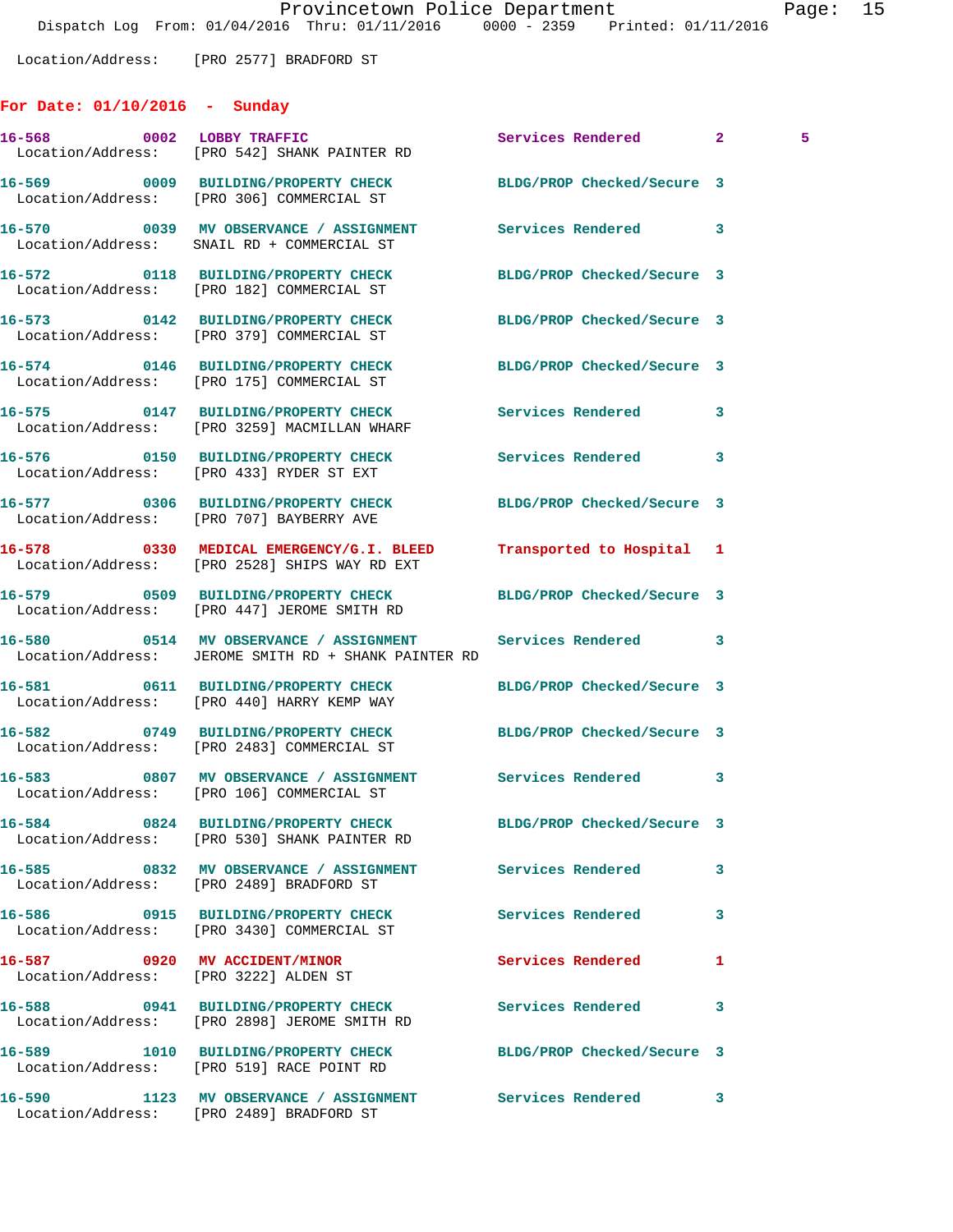|                                      | Dispatch Log From: 01/04/2016 Thru: 01/11/2016 0000 - 2359 Printed: 01/11/2016                                  |                            |              |
|--------------------------------------|-----------------------------------------------------------------------------------------------------------------|----------------------------|--------------|
| 16-591 1140 HAZARDS                  | Location/Address: BRADFORD ST + RYDER ST                                                                        | Taken/Referred to Other 2  |              |
|                                      | 16-593 1216 LOST WALLET<br>Location/Address: [PRO 542] SHANK PAINTER RD                                         | Services Rendered          | 3            |
|                                      | 16-594 1222 MV COMPLAINT<br>Location/Address: [PRO 547] COMMERCIAL ST                                           | <b>Vehicle Towed</b>       | 2            |
|                                      | 16-595 1256 MEDICAL EMERGENCY/D.O.T.<br>Location/Address: [PRO 440] HARRY KEMP WAY                              | Transported to Hospital    | 1            |
|                                      | 16-597 1354 MEDICAL EMERGENCY/D.O.T.<br>Location/Address: [PRO 1021] NICKERSON ST                               | Transported to Hospital    | 1            |
|                                      | 16-599 1529 MV OBSERVANCE / ASSIGNMENT<br>Location/Address: HOWLAND ST + HARRY KEMP WAY                         | <b>Services Rendered</b>   | 3            |
|                                      | 16-600 1559 MV OBSERVANCE / ASSIGNMENT Services Rendered<br>Location/Address: [PRO 3430] COMMERCIAL ST          |                            | 3            |
|                                      | 16-601 1623 BUILDING/PROPERTY CHECK Services Rendered<br>Location/Address: [PRO 433] RYDER ST EXT               |                            | 3            |
| 16-602 1627 BOAT COMPLAINT           | Location/Address: [PRO 2543] MACMILLAN WHARF                                                                    | Taken/Referred to Other    | $\mathbf{2}$ |
|                                      | 16-603 1719 ALARM - FIRE<br>Location/Address: [PRO 191] COMMERCIAL ST                                           | False Alarm Weather (No    | 1            |
|                                      | 16-604 1800 BUILDING/PROPERTY CHECK Services Rendered<br>Location/Address: [PRO 2206] COMMERCIAL ST             |                            | 3            |
| Location/Address: ROUTE 6            | 16-605 1832 MV IN DITCH<br>Refer To P/C: 16-12-AR                                                               | Arrest(s) Made             | 2            |
|                                      | 16-606 2313 PARK, WALK & TALK<br>Location/Address: [PRO 106] COMMERCIAL ST                                      | <b>Services Rendered</b>   | $\mathbf{2}$ |
|                                      | 16-608 2329 BUILDING/PROPERTY CHECK<br>Location/Address: [PRO 564] BAYBERRY AVE                                 | Services Rendered          | 3            |
|                                      | 16-607 2331 BUILDING/PROPERTY CHECK<br>Location/Address: [PRO 440] HARRY KEMP WAY                               | BLDG/PROP Checked/Secure 3 |              |
|                                      | 16-609 2349 BUILDING/PROPERTY CHECK BLDG/PROP Checked/Secure 3<br>Location/Address: [PRO 1778] SHANK PAINTER RD |                            |              |
| Location/Address: SNAIL RD + ROUTE 6 | 16-612 2357 MV OBSERVANCE / ASSIGNMENT Services Rendered                                                        |                            | 3            |
| For Date: $01/11/2016$ - Monday      |                                                                                                                 |                            |              |
| 16-611                               | 0000 LOBBY TRAFFIC<br>Location/Address: [PRO 542] SHANK PAINTER RD                                              | Services Rendered          | $\mathbf{2}$ |
|                                      | 16-613 0005 MV OBSERVANCE / ASSIGNMENT Services Rendered<br>Location/Address: HOWLAND ST + BRADFORD ST          |                            | 3            |
|                                      | 16-614 0024 BUILDING/PROPERTY CHECK<br>Location/Address: [PRO 105] COMMERCIAL ST                                | BLDG/PROP Checked/Secure 3 |              |
|                                      | 16-615 0025 BUILDING/PROPERTY CHECK<br>Location/Address: [PRO 197] COMMERCIAL ST                                | BLDG/PROP Checked/Secure 3 |              |
|                                      | 16-617 0054 BUILDING/PROPERTY CHECK<br>Location/Address: [PRO 1989] COMMERCIAL ST                               | BLDG/PROP Checked/Secure 3 |              |
| 16-616                               | 0057 BUILDING/PROPERTY CHECK                                                                                    | BLDG/PROP Checked/Secure 3 |              |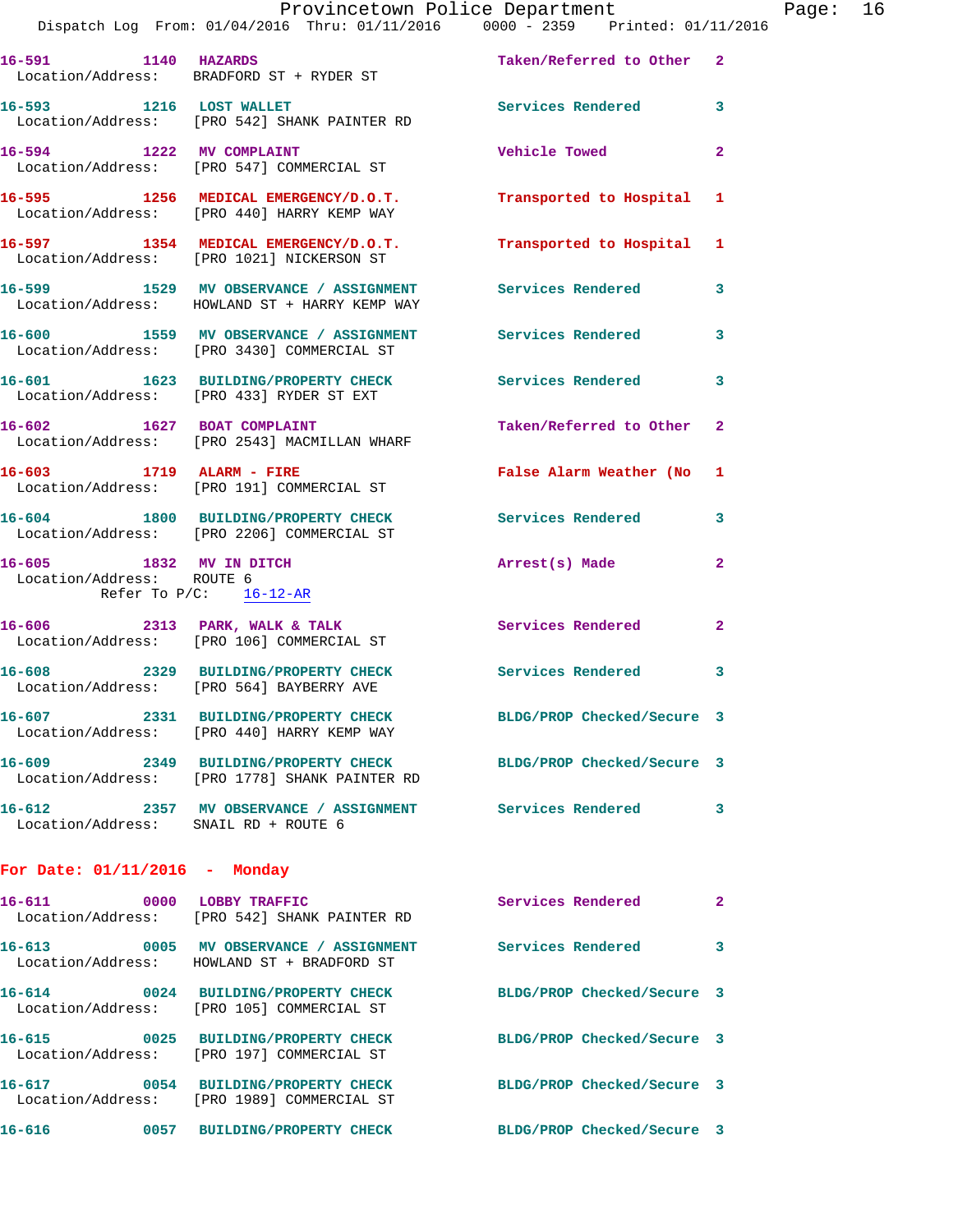|                                                                           | Provincetown Police Department<br>Dispatch Log From: 01/04/2016 Thru: 01/11/2016 0000 - 2359 Printed: 01/11/2016        |                            |              |
|---------------------------------------------------------------------------|-------------------------------------------------------------------------------------------------------------------------|----------------------------|--------------|
| Location/Address: [PRO 710] BRADFORD ST                                   |                                                                                                                         |                            |              |
|                                                                           | 16-618 0116 BUILDING/PROPERTY CHECK BLDG/PROP Checked/Secure 3                                                          |                            |              |
|                                                                           | Location/Address: [PRO 1830] BRADFORD ST                                                                                |                            |              |
|                                                                           | 16-619 		 0119 MV OBSERVANCE / ASSIGNMENT Services Rendered<br>Location/Address: HOWLAND ST + BRADFORD ST               |                            | 3            |
|                                                                           | 16-620 0125 TRANSPORT-BHOC<br>Location: [PRO 3438] BARNSTABLE COUNTY HOUSE OF CORRECTION<br>Refer To $P/C$ : $16-12-AR$ | Services Rendered          | 3            |
|                                                                           | 16-621 0144 BUILDING/PROPERTY CHECK<br>Location/Address: [PRO 182] COMMERCIAL ST                                        | BLDG/PROP Checked/Secure 3 |              |
| $16-622$ 0149 ALARM - FIRE                                                | Location/Address: [PRO 2671] COMMERCIAL ST                                                                              | Services Rendered          | 1            |
|                                                                           | 16-623 0158 BUILDING/PROPERTY CHECK<br>Location/Address: [PRO 646] COMMERCIAL ST                                        | BLDG/PROP Checked/Secure 3 |              |
|                                                                           | 16-624 0207 BUILDING/PROPERTY CHECK BLDG/PROP Checked/Secure 3<br>Location/Address: [PRO 3259] MACMILLAN WHARF          |                            |              |
| Location/Address: [PRO 554] TREMONT ST                                    | 16-625 0222 BUILDING/PROPERTY CHECK                                                                                     | BLDG/PROP Checked/Secure 3 |              |
|                                                                           | 16-626 0243 BUILDING/PROPERTY CHECK BLDG/PROP Checked/Secure 3<br>Location/Address: [PRO 539] SHANK PAINTER RD          |                            |              |
|                                                                           | 16-627 0404 BUILDING/PROPERTY CHECK BLDG/PROP Checked/Secure 3<br>Location/Address: [PRO 530] SHANK PAINTER RD          |                            |              |
| $16-628$ 0407 ALARM - FIRE                                                | Location/Address: [PRO 3321] COMMERCIAL ST                                                                              | False Alarm Weather (No    | 1            |
|                                                                           | 16-629 0448 BUILDING/PROPERTY CHECK BLDG/PROP Checked/Secure 3<br>Location/Address: [PRO 433] RYDER ST EXT              |                            |              |
| Location/Address: [PRO 3287] ROUTE 6                                      | 16-630 0450 BUILDING/PROPERTY CHECK                                                                                     | BLDG/PROP Checked/Secure 3 |              |
| Location/Address: [PRO 94] BRADFORD ST                                    | 16-631 0500 MV OBSERVANCE / ASSIGNMENT                                                                                  | Services Rendered 3        |              |
|                                                                           | 16-632 0504 BUILDING/PROPERTY CHECK BLDG/PROP Checked/Secure 3<br>Location/Address: [PRO 488] MAYFLOWER ST              |                            |              |
|                                                                           | 16-633 0514 BUILDING/PROPERTY CHECK<br>Location/Address: [PRO 526] RYDER ST EXT                                         | BLDG/PROP Checked/Secure 3 |              |
|                                                                           | 16-634 0525 BUILDING/PROPERTY CHECK<br>Location/Address: [PRO 306] COMMERCIAL ST                                        | BLDG/PROP Checked/Secure 3 |              |
|                                                                           | 16-636 0532 PARK, WALK & TALK<br>Location/Address: [PRO 516] RACE POINT RD                                              | Services Rendered          | $\mathbf{2}$ |
| Location/Address: ROUTE 6                                                 | 16-635 0534 MV OBSERVANCE / ASSIGNMENT Services Rendered                                                                |                            | 3            |
|                                                                           | 16-637  0558 BUILDING/PROPERTY CHECK Services Rendered<br>Location/Address: [PRO 2898] JEROME SMITH RD                  |                            | 3            |
| 16-638 0605 911 GENERAL                                                   | Location/Address: [PRO 542] SHANK PAINTER RD                                                                            | Services Rendered          | 1            |
| Location/Address: [PRO 2521] ROUTE 6                                      | 16-639 6752 MV OBSERVANCE / ASSIGNMENT Services Rendered                                                                |                            | 3            |
| 16-640 0820 SERVICE CALL/SCHOOL<br>Location/Address: [PRO 569] WINSLOW ST |                                                                                                                         | <b>Services Rendered</b>   | 3            |

Page:  $17$